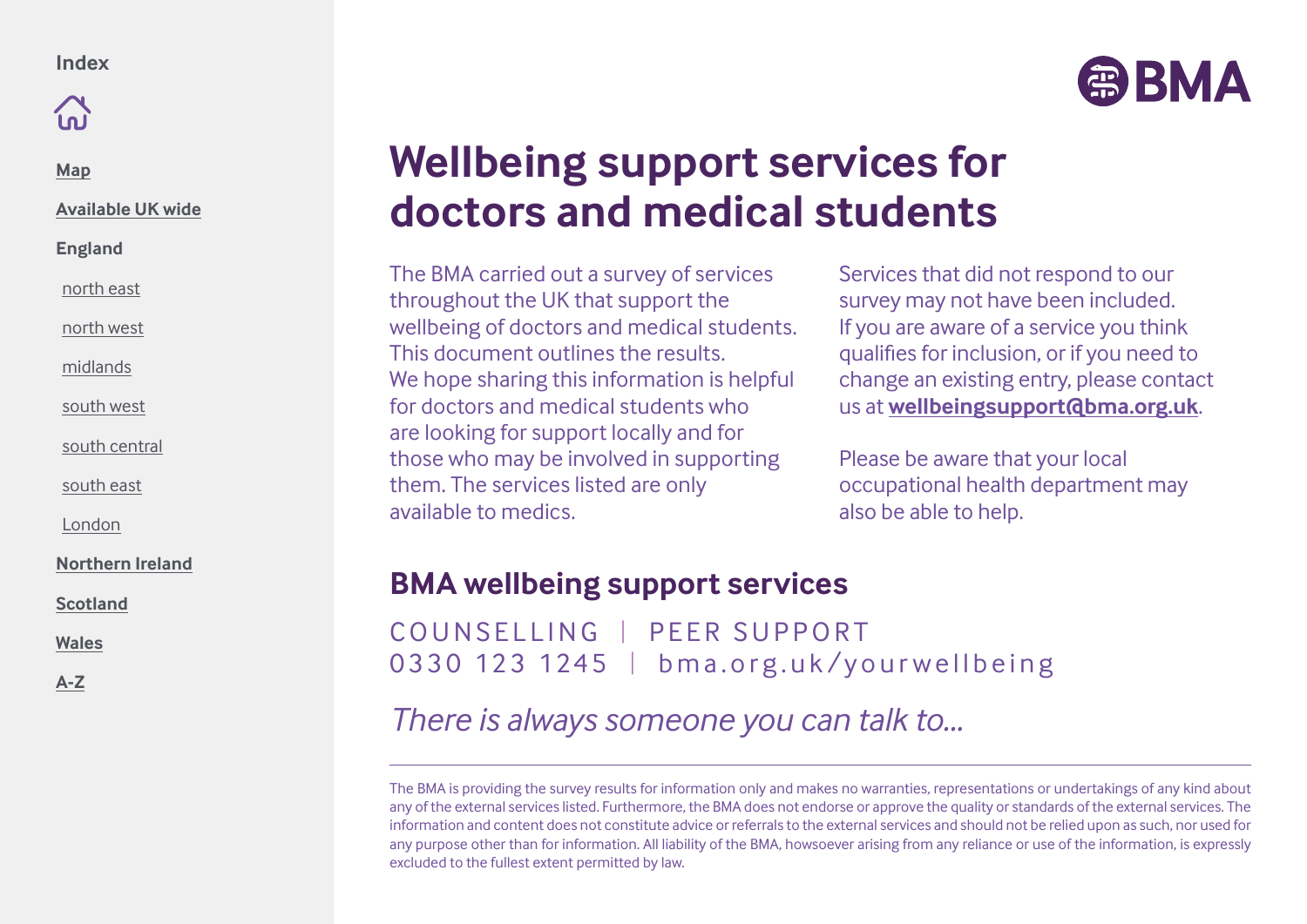<span id="page-1-0"></span> $\mathfrak{D}$ 

**Map**

**[Available UK wide](#page-2-0)**

**England**

[north east](#page-3-0)

[north west](#page-4-0)

[midlands](#page-5-0)

[south west](#page-6-0)

[south central](#page-7-0)

[south east](#page-8-0)

[London](#page-9-0)

**[Northern Ireland](#page-10-0)**

**[Scotland](#page-11-0)**

**[Wales](#page-12-0)**

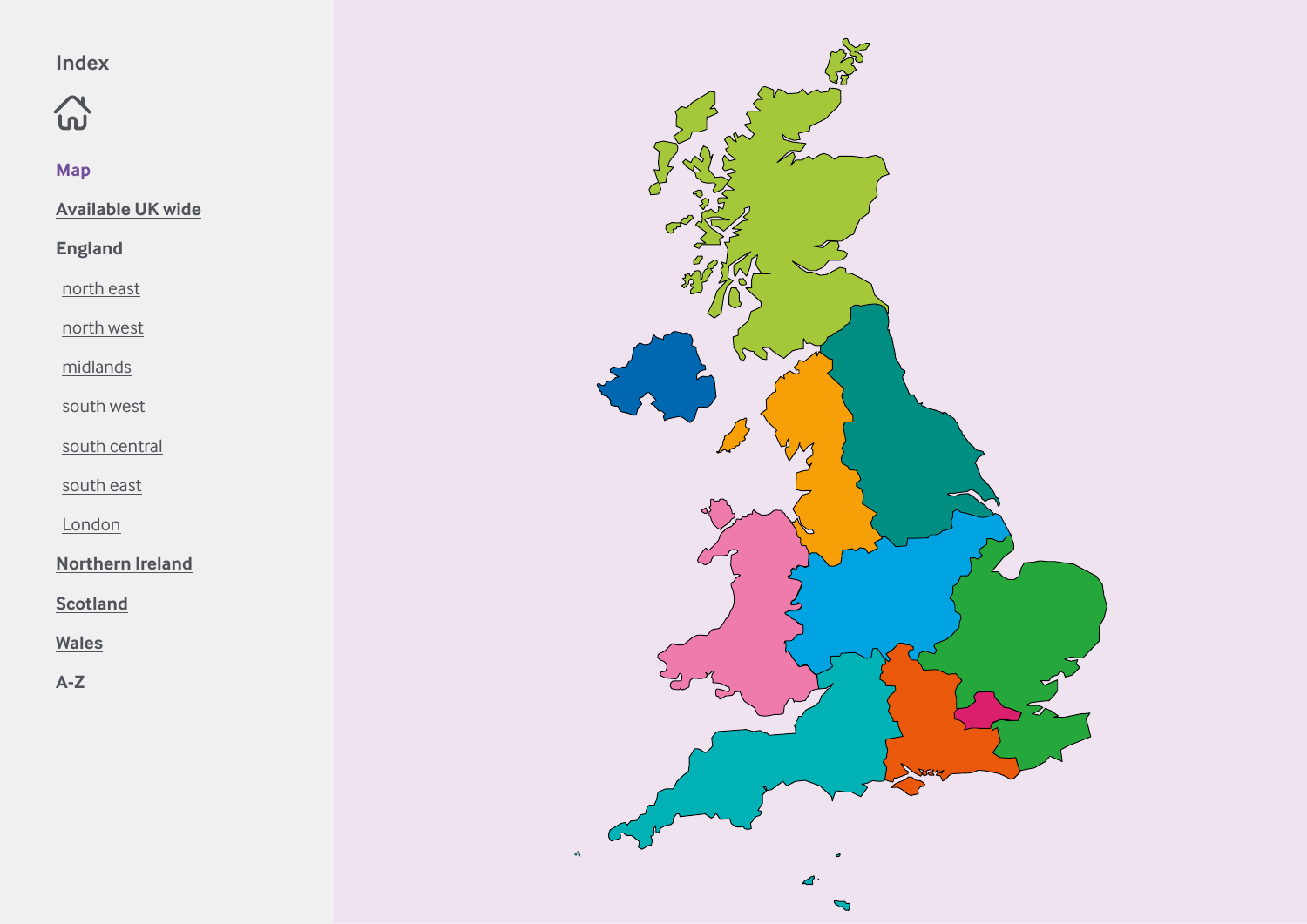# <span id="page-2-0"></span> $\widehat{\omega}$

**[Map](#page-1-0)**

**Available UK wide**

**England**

[north east](#page-3-0)

[north west](#page-4-0)

[midlands](#page-5-0)

[south west](#page-6-0)

[south central](#page-7-0)

[south east](#page-8-0)

[London](#page-9-0)

**[Northern Ireland](#page-10-0)**

**[Scotland](#page-11-0)**

**[Wales](#page-12-0)**

**[A-Z](#page-13-0)**

| <b>Name</b>                                                                                     | <b>Contact</b>                                             | Geographic<br>availability                            | <b>Services offered</b>                                                                                                                                                                                                                                                                | Who is it for?                                                                                                   |
|-------------------------------------------------------------------------------------------------|------------------------------------------------------------|-------------------------------------------------------|----------------------------------------------------------------------------------------------------------------------------------------------------------------------------------------------------------------------------------------------------------------------------------------|------------------------------------------------------------------------------------------------------------------|
| Association of<br>Anaesthetists<br><b>Mentoring Scheme</b>                                      | 020 7631 1650                                              | UK wide                                               | Mentoring and coaching                                                                                                                                                                                                                                                                 | Association of<br>Anaesthetists<br>members                                                                       |
| <b>Autistic Doctors</b><br>International                                                        | Contact via Facebook<br>Messenger                          |                                                       | A Facebook group for doctors and medical<br>students on the autistic spectrum and those<br>who think they might be                                                                                                                                                                     | Doctors and medical<br>students on the<br>autistic spectrum                                                      |
| <b>BMA Charities</b>                                                                            | 07483 115411                                               | UK wide                                               | Money advice for those having difficulty<br>managing their finances. Financial grants<br>only offered to those who are experiencing<br>serious financial hardship                                                                                                                      | Doctors and medical<br>students                                                                                  |
| <b>BMA/GMC Doctor</b><br><b>Support Service</b>                                                 | 0207 383 6707                                              | UK wide                                               | Confidential peer support, over the phone<br>and face to face at hearings.                                                                                                                                                                                                             | Doctors going<br>through GMC<br>fitness to practise<br>investigations, or at<br>risk of losing their<br>licence. |
| <b>BMA Wellbeing</b><br>support services<br>(Counselling and Peer<br>Support)                   | 0330 123 1245                                              | UK wide                                               | Confidential, 24/7 telephone counselling<br>and peer support. Free of charge to all<br>doctors and medical students                                                                                                                                                                    | Doctors and medical<br>students (do not have<br>to be a BMA member)                                              |
| <b>British Doctors and</b><br><b>Dentists Group</b>                                             | 07850 125 119                                              | UK wide                                               | Support for recovering alcoholic and drug<br>dependent doctors and medical students                                                                                                                                                                                                    | Doctors, dentists and<br>medical students                                                                        |
| <b>Disabled Doctors</b><br><b>Network</b>                                                       | https://www.<br>disableddoctorsnetwork.com/<br>contact-us  | UK wide                                               | Supports the welfare, rights and inclusion<br>of chronically ill and physically disabled<br>doctors and medical students                                                                                                                                                               | Chronically ill/<br>disabled doctors and<br>medical students,<br>their colleagues,<br>educators and trainers     |
| <b>DocHealth</b>                                                                                | 0207 383 6533                                              | UK-wide                                               | Confidential psychotherapy for doctors                                                                                                                                                                                                                                                 | Doctors                                                                                                          |
| <b>Doctors in Distress</b>                                                                      | 07593 531888                                               | London                                                | Confidential peer-to-peer facilitated support<br>groups                                                                                                                                                                                                                                | Doctors                                                                                                          |
| Doctors' Mess                                                                                   | contactdoctorsmess@gmail.com                               | UK wide                                               | An online, confidential forum which aims<br>to provide doctors with a safe and non-<br>judgemental space to come together and<br>to share and discuss their personal and<br>professional experiences.                                                                                  | <b>Doctors</b>                                                                                                   |
| Doctors' Support<br>Group                                                                       | n/a                                                        | London,<br>anyone from<br>across the UK<br>can attend | Support groups for any medical professional<br>facing suspension, exclusion, investigation<br>of complaints and/or allegations of<br>professional misconduct                                                                                                                           | Medical professionals                                                                                            |
| Doctors' Support<br><b>Network</b>                                                              | info@dsn.org.uk or https://<br>www.dsn.org.uk/contact      | UK wide                                               | Confidential peer support network for<br>doctors and medical students with concerns<br>about their mental health                                                                                                                                                                       | Doctors and medical<br>students                                                                                  |
| Duty to Care                                                                                    | support@dutytocare.info                                    | UK wide                                               | An online resource for NHS workers to go to<br>for instant help and support when they need<br>it most. They will be able to book one-on-<br>one online sessions and they will find advice<br>from experts on how to manage their mental<br>health independently on a day to day level. | NHS workers                                                                                                      |
| <b>FY1 Buddy Network</b>                                                                        | info@fy1buddynetwork.co.uk                                 | UK wide                                               | Buddy/mentoring service for FY1 doctors                                                                                                                                                                                                                                                | FY1 doctors                                                                                                      |
| <b>GLADD</b>                                                                                    | https://gladd.co.uk/#contact                               | UK wide                                               | Unites and represents LGBT doctors                                                                                                                                                                                                                                                     | Doctors and medical<br>students                                                                                  |
| Healthcare Workers'<br>Foundation                                                               | https://<br>healthcareworkersfoundation.<br>org/contact-us | UK wide                                               | Healthcare Workers' Foundation services<br>cover the physical, mental and day-to-day<br>needs of all healthcare workers. Services<br>include childcare, transport, food, support<br>grants, wellbeing and psychological<br>services.                                                   | <b>NHS</b> workers                                                                                               |
|                                                                                                 |                                                            |                                                       |                                                                                                                                                                                                                                                                                        |                                                                                                                  |
| <b>HOPE for Disabled</b><br><b>Doctors</b>                                                      | info@hope4medics.co.uk                                     | UK wide                                               | Support group for doctors with disabilities                                                                                                                                                                                                                                            | Doctors                                                                                                          |
| Melanin Medics-<br>Mind Us Wellbeing<br>Fund                                                    | https://www.melaninmedics.<br>com/contact                  | UK wide                                               | A free mental wellbeing support service<br>for doctors and medical students of<br>black African and Caribbean heritage to<br>help combat the long-term impacts that<br>COVID-19 has had on their mental health<br>whilst simultaneously facilitating career<br>support                 | Doctors and medical<br>students of African<br>and Caribbean<br>heritage                                          |
| Psychiatrists' Support<br>Service, Royal College<br>of Psychiatrists                            | 020 8618 4020                                              | UK wide                                               | Confidential peer support, free telephone<br>helpline                                                                                                                                                                                                                                  | RCPsych members                                                                                                  |
| <b>RCGP First5</b>                                                                              | 020 3188 7400                                              | UK wide                                               | Community for network and connecting<br>with peers. Support both personally and<br>professionally including CPD, Appraisal,<br>finances and wellbeing                                                                                                                                  | <b>RCGP</b> members                                                                                              |
| <b>RCSeng Confidential</b><br><b>Support and Advice</b><br>Service                              | 0800 028 0199                                              | UK wide                                               | 24/7 confidential support and advice from a<br>trained counsellor                                                                                                                                                                                                                      | RCSeng members                                                                                                   |
| <b>RMBF Doctor Support</b><br>Programme                                                         | 020 8540 9194 (option 1)                                   | UK wide                                               | Financial support for doctors                                                                                                                                                                                                                                                          | <b>Doctors</b>                                                                                                   |
| <b>RMBF Medical Student</b><br><b>Support Programme</b>                                         | 020 8540 9194 (option 1)                                   | All UK<br>medical<br>schools                          | Financial support for medical students                                                                                                                                                                                                                                                 | Medical students                                                                                                 |
| Royal College of<br>Obstetrics and<br><b>Gynaecology Peer to</b><br><b>Peer Support Service</b> | 020 7772 6200                                              | UK wide                                               | Informal peer to peer support service for<br>members who are looking for guidance on<br>workplace issues, interpersonal difficulties,<br>return to work options or non-clinical<br>concerns                                                                                            | RCOG members and<br>trainees                                                                                     |
| <b>Sick Doctors Trust</b>                                                                       | 0370 444 5163                                              | UK wide                                               | Helpline manned by doctors in recovery<br>from addiction or trained counsellors.<br>Provides help for doctors with alcohol or<br>other drugs issues. Assessment, advice,<br>referral for treatment of alcohol or other<br>drugs related issues. Long term befriending<br>and support   | <b>Doctors</b>                                                                                                   |
| <b>Tea and Empathy</b>                                                                          | n/a                                                        | UK wide                                               | Facebook group providing non-judgmental,<br>informal listening and emotional support                                                                                                                                                                                                   | <b>Doctors</b>                                                                                                   |
| <b>UK Health</b><br>Professionals with<br><b>Hearing Loss</b>                                   | n/a                                                        | UK wide                                               | A network of deaf and hard of hearing health<br>professionals who share information and<br>support                                                                                                                                                                                     | Health professionals<br>who are deaf or hard<br>of hearing                                                       |

# **Available UK wide**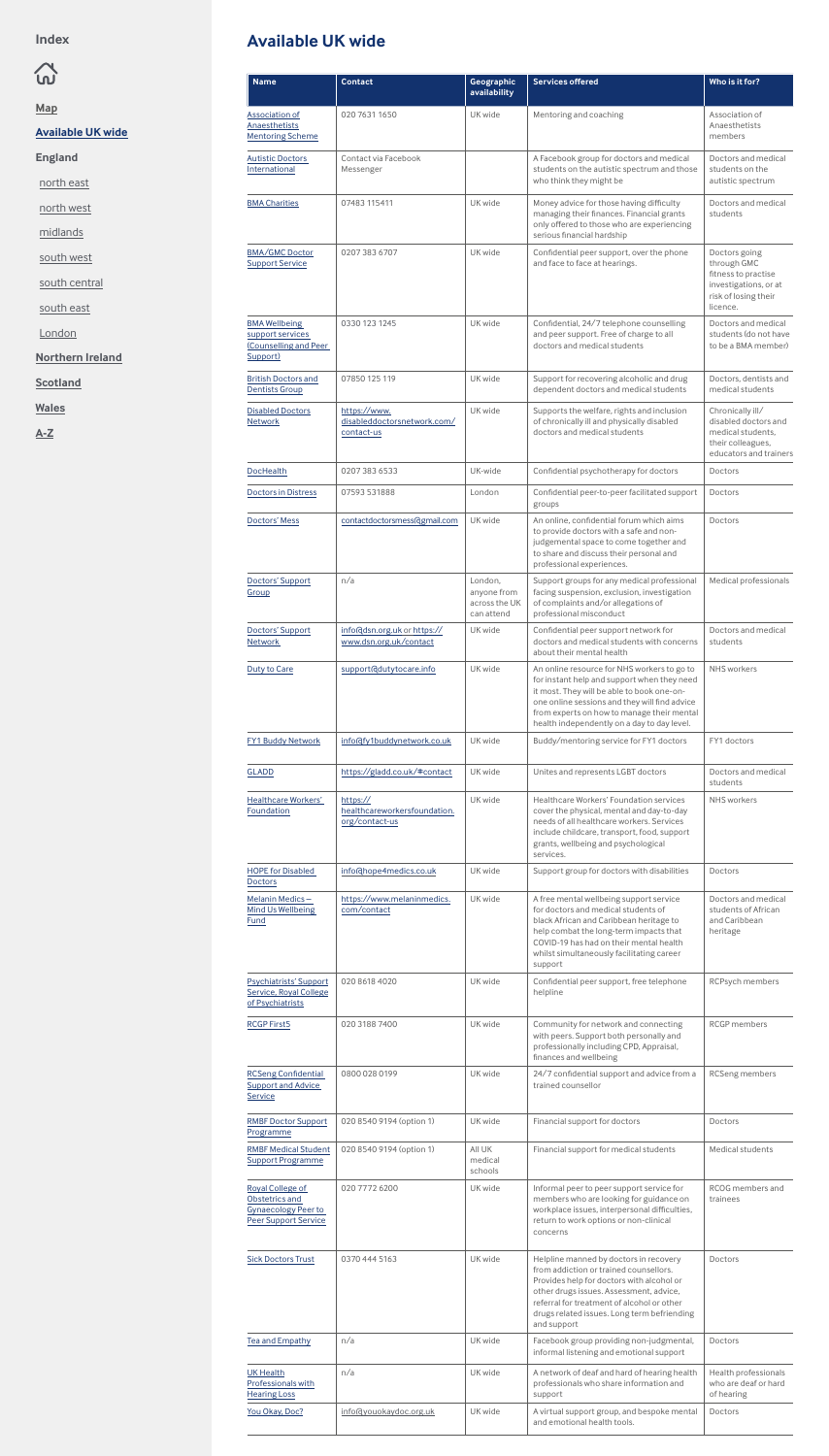# <span id="page-3-0"></span> $\mathfrak{D}$

**[Map](#page-1-0)**

**[Available UK wide](#page-2-0)**

**England**

north east

[north west](#page-4-0)

[midlands](#page-5-0)

[south west](#page-6-0)

[south central](#page-7-0)

[south east](#page-8-0)

[London](#page-9-0)

**[Northern Ireland](#page-10-0)**

**[Scotland](#page-11-0)**

**[Wales](#page-12-0)**

**[A-Z](#page-13-0)**

|  | <b>England</b> – north east |  |
|--|-----------------------------|--|
|--|-----------------------------|--|

### UK wide services are also available to you

| <b>Name</b>                                                                                                    | <b>Contact</b>                                               | Geographic<br>availability                                                                                            | <b>Services offered</b>                                                                                                                                                                                                                                                                                                  | Who is it for?                                                                                                                                                                                                                                                                                                                         |
|----------------------------------------------------------------------------------------------------------------|--------------------------------------------------------------|-----------------------------------------------------------------------------------------------------------------------|--------------------------------------------------------------------------------------------------------------------------------------------------------------------------------------------------------------------------------------------------------------------------------------------------------------------------|----------------------------------------------------------------------------------------------------------------------------------------------------------------------------------------------------------------------------------------------------------------------------------------------------------------------------------------|
| <b>Cleveland LMC GP</b><br><b>Health Service</b>                                                               | 01642745811                                                  | Cleveland LMC                                                                                                         | General advice and support on your<br>wellbeing or that of a colleague, including<br>signposting assistance                                                                                                                                                                                                              | GPs                                                                                                                                                                                                                                                                                                                                    |
| <b>GPMplus</b>                                                                                                 | https://www.gpmplus.<br>co.uk/contact                        | North Yorkshire<br>and York, Bradford<br>and Airedale, Leeds,<br>Kirklees, Calderdale,<br>Wakefield and<br>Humberside | Free peer mentoring support service                                                                                                                                                                                                                                                                                      | GPs, Practice<br>Managers,<br><b>Practice Nurses</b><br>and other<br>practice staff<br>with leadership<br>responsibilities.                                                                                                                                                                                                            |
| $GP-S$                                                                                                         | 0115 9796917                                                 | Nottinghamshire,<br>Derbyshire,<br>Staffordshire, Sheffield,<br>Telford & Wrekin and<br>Shropshire, and West<br>Essex | Peer mentoring and coaching                                                                                                                                                                                                                                                                                              | GPs                                                                                                                                                                                                                                                                                                                                    |
| <b>Leeds LMC Pastoral</b><br>Support                                                                           | 0113 295 1460                                                | Leeds LMC                                                                                                             | Support for distressed GPs or those<br>worried about colleagues                                                                                                                                                                                                                                                          | GPs                                                                                                                                                                                                                                                                                                                                    |
| Louise Tebboth<br>Foundation                                                                                   | info@louisetebboth.org.uk<br>or gary.marsonltf@gmail.<br>com | England and Wales                                                                                                     | Financial assistance to projects and<br>services which support the mental<br>wellbeing of medical practitioners and<br>doctors' families bereaved by suicide                                                                                                                                                             | Doctors, and their<br>families, bereaved<br>by suicide                                                                                                                                                                                                                                                                                 |
| <b>NHS Practitioner</b><br>Health                                                                              | 0203 049 4505                                                | England                                                                                                               | A free, confidential service for mental or<br>physical health concerns and/or addiction<br>problems, in particular where this may be<br>affecting work                                                                                                                                                                   | Doctors, and<br>medical students<br>on clinical<br>placements                                                                                                                                                                                                                                                                          |
| <b>North East Trainee</b><br><b>Support Service</b>                                                            | 0191 282 1188                                                | <b>HEE North East</b>                                                                                                 | Occupational health, psychotherapy and<br>educational professional support                                                                                                                                                                                                                                               | <b>Trainees</b>                                                                                                                                                                                                                                                                                                                        |
| <b>Primary Care Rapid</b><br><b>Access to Support and</b><br>Help-Doncaster LMC                                | 01302 531223                                                 | Doncaster                                                                                                             | Providing rapid access to support and<br>help for a range of physical and mental<br>health complaints for our healthcare<br>colleagues                                                                                                                                                                                   | NHS employees<br>in primary care in<br>Doncaster                                                                                                                                                                                                                                                                                       |
| <b>Protect the Medics</b>                                                                                      | contact <sub>(d</sub><br>protectthemedics.co.uk              | England                                                                                                               | Virtual one-to-one counselling and<br>group peer support for doctors, medical<br>students and nurses who need additional<br>support.                                                                                                                                                                                     | Doctors, medical<br>students and<br>nurses working<br>in Ambulances,<br>Anaesthetics.<br>Cardiology, Critical<br>Care, Forensic<br>Pathology/<br>Mortuary,<br>General Medicine.<br>Maternity and<br>Midwifery,<br>Medicine for the<br>Elderly, Neurology,<br>Obstetrics and<br>Gynaecology,<br>Oncology,<br>Paediatrics and<br>Surgery |
| Staff mental health<br>and wellbeing hubs                                                                      |                                                              | London                                                                                                                | The staff mental health and wellbeing<br>hubs have been set up to provide health<br>and social care colleagues rapid access<br>to assessment and local evidence-based<br>mental health services and support where<br>needed. The hub offer is confidential and<br>free of charge for all health and social care<br>staff | Health and social<br>care staff                                                                                                                                                                                                                                                                                                        |
| Validium                                                                                                       | User name:<br>Northumberland<br>Password: support            | Northumberland LMC                                                                                                    | Counselling service paid for by<br>Northumberland LMC                                                                                                                                                                                                                                                                    | GPs                                                                                                                                                                                                                                                                                                                                    |
| <b>Yorkshire and Humber</b><br><b>Learner Support (Take</b><br><b>Time and Workplace</b><br><b>Wellbeing</b> ) | n/a                                                          | Yorks & Humber<br>Deanery (appts in<br>Leeds)                                                                         | Local counselling and psychological<br>therapy services                                                                                                                                                                                                                                                                  | Doctors and<br>medical students                                                                                                                                                                                                                                                                                                        |
| Yorkshire wellbeing<br>resources                                                                               | n/a                                                          | National and regional                                                                                                 | Signposting to many wellbeing support<br>resources                                                                                                                                                                                                                                                                       | Doctors                                                                                                                                                                                                                                                                                                                                |
| <b>YORLMC Pastoral</b><br><b>Services</b>                                                                      | 01423 879 922                                                | North Yorkshire,<br>Bradford & Airedale                                                                               | Personal and confidential support for<br>individual GPs in difficulty or experiencing<br>major change.                                                                                                                                                                                                                   | GPs and practices                                                                                                                                                                                                                                                                                                                      |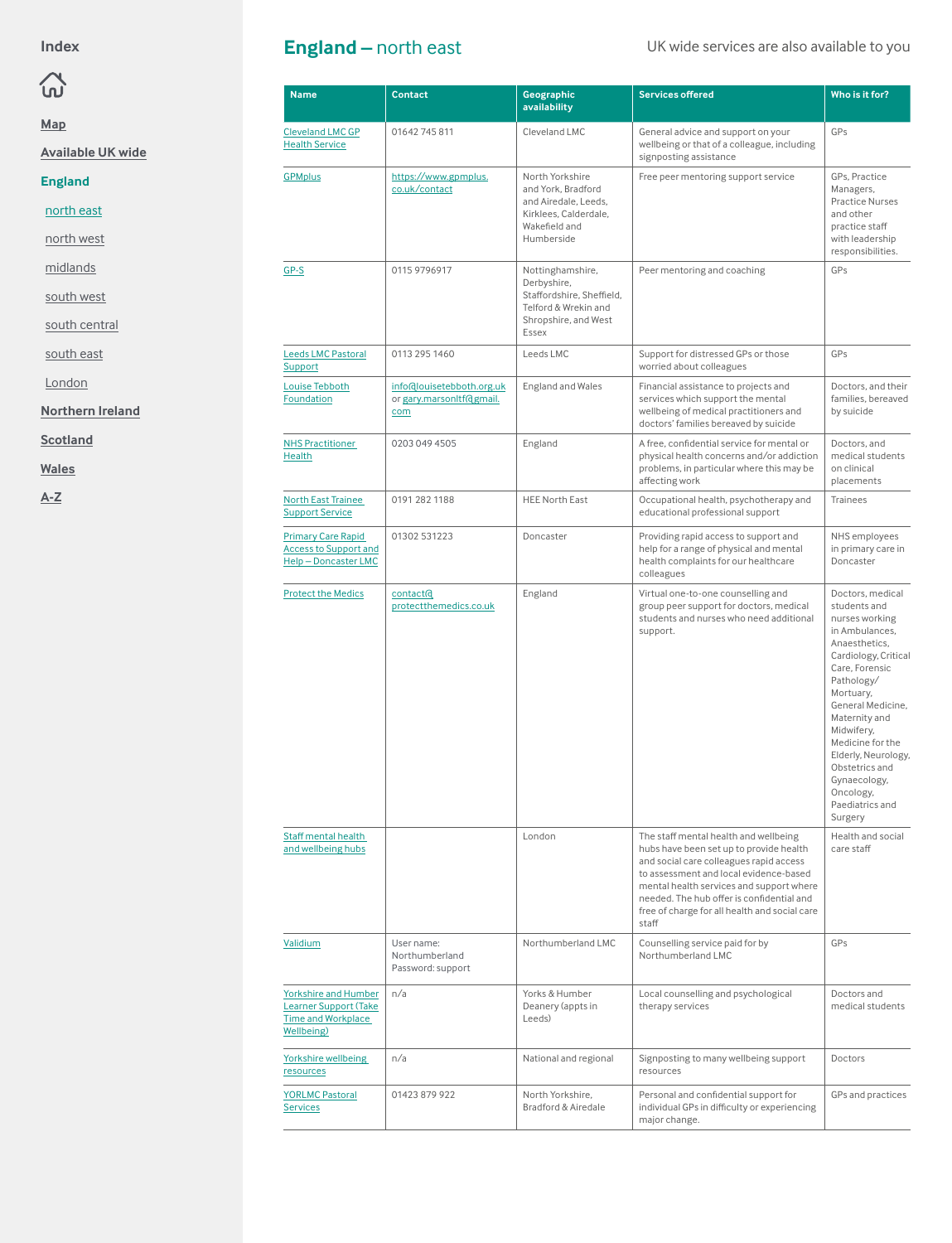### <span id="page-4-0"></span> $\Omega$

#### **[Map](#page-1-0)**

**[Available UK wide](#page-2-0)**

#### **England**

[north east](#page-3-0)

north west

[midlands](#page-5-0)

[south west](#page-6-0)

[south central](#page-7-0)

[south east](#page-8-0)

[London](#page-9-0)

**[Northern Ireland](#page-10-0)**

**[Scotland](#page-11-0)**

**[Wales](#page-12-0)**

**[A-Z](#page-13-0)**

### **England** – north west UK wide services are also available to you

 $\overline{\phantom{a}}$ 

|                                                                             |                                                              | availability              |                                                                                                                                                                  |                                                                                                                                                                             |
|-----------------------------------------------------------------------------|--------------------------------------------------------------|---------------------------|------------------------------------------------------------------------------------------------------------------------------------------------------------------|-----------------------------------------------------------------------------------------------------------------------------------------------------------------------------|
| <b>Blackpool Trainee</b><br>& Student Support<br>Committee                  | n/a                                                          | Blackpool                 | Additional support and remedial training for<br>trainees and students in difficulty                                                                              | Medical students and<br>trainees                                                                                                                                            |
| <b>Cheshire LMC Pastoral</b><br>Care                                        | 01244 313 483                                                | Cheshire LMC              | Confidential advice, interceding where<br>appropriate, with other agencies on the doctor's<br>behalf, or signposting them to other sources of<br>help and advice | GPs                                                                                                                                                                         |
| Consortium of<br>Lancashire and<br>Cumbria LMCs GP<br><b>Support Scheme</b> | 01772863806                                                  | Cumbria and<br>Lancashire | Confidential, independent counselling and<br>mentor scheme run by the Lancashire and<br>Cumbria Consortium of LMCs                                               | GPs                                                                                                                                                                         |
| Louise Tebboth<br>Foundation                                                | info@louisetebboth.org.uk<br>or gary.marsonltf@gmail.<br>com | England and<br>Wales      | Financial assistance to projects and services<br>which support the mental wellbeing of medical<br>practitioners and doctors' families bereaved by<br>suicide     | Doctors, and their<br>families, bereaved by<br>suicide                                                                                                                      |
| <b>Manchester LMC</b><br><b>Confidential Advisory</b><br><b>Service</b>     | 0161 223 8974                                                | Manchester<br><b>LMC</b>  | Support for suspensions, GMC referrals,<br>complaints, performance issues, partner<br>disputes and CQC reviews                                                   | GPs                                                                                                                                                                         |
| <b>Merseyside Medical</b><br><b>Benevolent Fund</b>                         | 0151 709 9125                                                | Merseyside                | Financial support and pastoral care                                                                                                                              | Doctors and their<br>immediate families                                                                                                                                     |
| <b>Mid Mersey LMC</b>                                                       | 01744 28588                                                  | Mid Mersey<br><b>LMC</b>  | Help and advice to assist GPs                                                                                                                                    | GPs                                                                                                                                                                         |
| <b>NHS Practitioner</b><br><b>Health</b>                                    | 0203 049 4505                                                | England                   | A free, confidential service for mental or<br>physical health concerns and/or addiction<br>problems, in particular where this may be<br>affecting work           | Doctors, and medical<br>students on clinical<br>placements                                                                                                                  |
| <b>Protect the Medics</b>                                                   | <b>contact</b> <sup>d</sup><br>protectthemedics.co.uk        | England                   | Virtual one-to-one counselling and group peer<br>support for doctors, medical students and<br>nurses who need additional support.                                | Doctors, medical<br>students and<br>nurses working<br>in Ambulances,<br>Anaesthetics,<br>Cardiology, Critical<br>Care, Forensic<br>Pathology/Mortuary,<br>General Medicine, |

**Name Contact Geographic Services offered Who is it for?**

|                                           |               |            |                                                                                                                                                                                                                                                                                                                       | <b>UCTICIAL MCULLIC.</b><br>Maternity and<br>Midwifery, Medicine<br>for the Elderly,<br>Neurology, Obstetrics<br>and Gynaecology,<br>Oncology, Paediatrics<br>and Surgery |
|-------------------------------------------|---------------|------------|-----------------------------------------------------------------------------------------------------------------------------------------------------------------------------------------------------------------------------------------------------------------------------------------------------------------------|---------------------------------------------------------------------------------------------------------------------------------------------------------------------------|
| Staff mental health<br>and wellbeing hubs |               | London     | The staff mental health and wellbeing hubs<br>have been set up to provide health and social<br>care colleagues rapid access to assessment and<br>local evidence-based mental health services<br>and support where needed. The hub offer is<br>confidential and free of charge for all health and<br>social care staff | Health and social care<br>staff                                                                                                                                           |
| Wirral LMC Support<br>Group               | 07845 560 050 | Wirral LMC | Support around health (physical, psychological,<br>addiction, and stress/burnout); performance;<br>disputes (with partners, with Consortia, with<br>the CCG, with the Trust etc); CPD/appraisal/<br>revalidation; implementing new initiatives                                                                        | GPs                                                                                                                                                                       |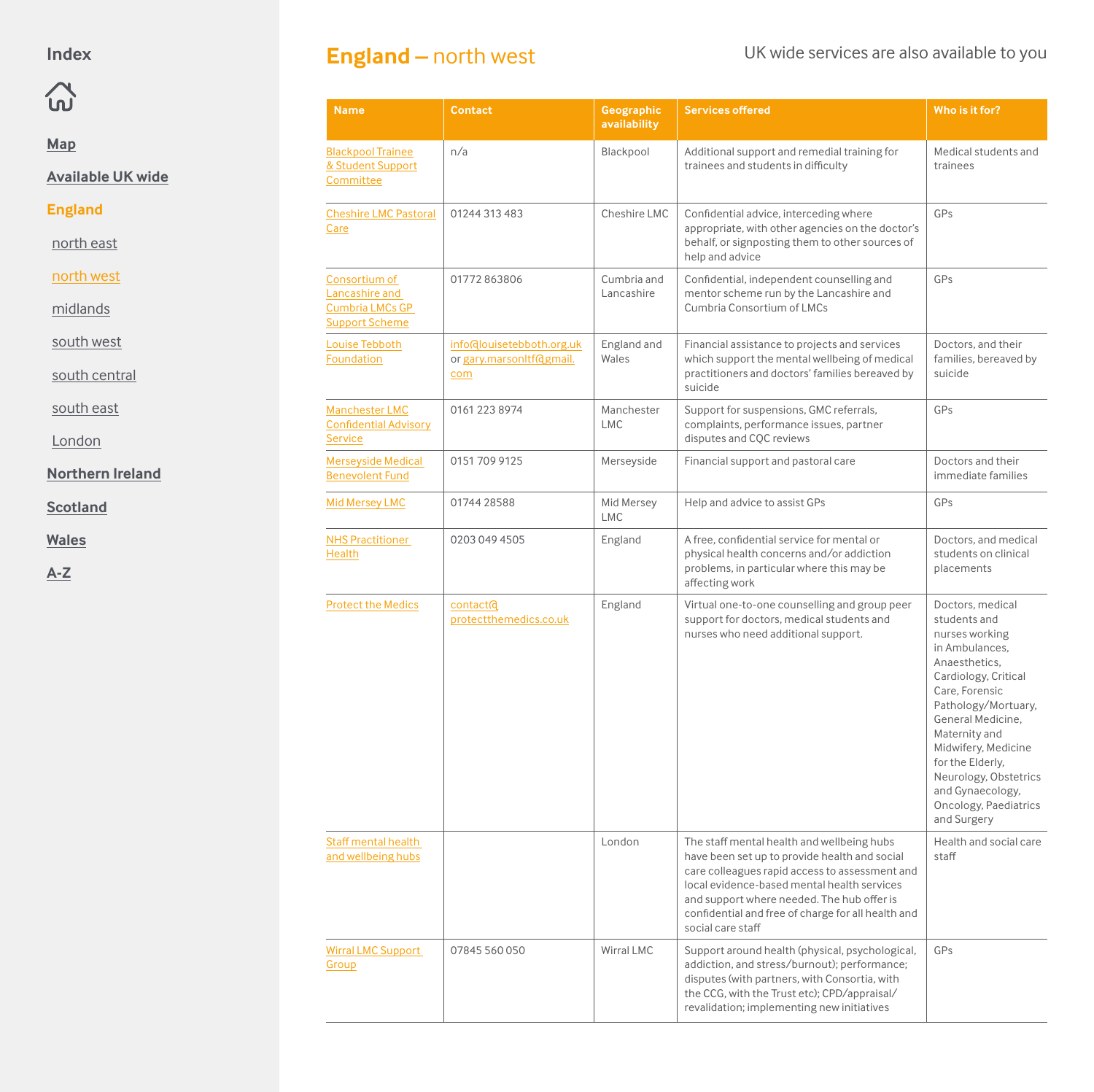## <span id="page-5-0"></span> $\Omega$

**[Map](#page-1-0)**

**[Available UK wide](#page-2-0)**

**England**

[north east](#page-3-0)

[north west](#page-4-0)

midlands

[south west](#page-6-0)

[south central](#page-7-0)

[south east](#page-8-0)

[London](#page-9-0)

**[Northern Ireland](#page-10-0)**

**[Scotland](#page-11-0)**

**[Wales](#page-12-0)**

| <b>Name</b>                                                               | <b>Contact</b>                                               | <b>Geographic</b><br>availability                                                                                               | <b>Services offered</b>                                                                                                                                                                                                                                                                                                  | Who is it for?                                                                                                                                                                                                                                                                                                               |
|---------------------------------------------------------------------------|--------------------------------------------------------------|---------------------------------------------------------------------------------------------------------------------------------|--------------------------------------------------------------------------------------------------------------------------------------------------------------------------------------------------------------------------------------------------------------------------------------------------------------------------|------------------------------------------------------------------------------------------------------------------------------------------------------------------------------------------------------------------------------------------------------------------------------------------------------------------------------|
| <b>Professional Support</b><br>and Wellbeing Service<br>(East Midlands)   | 0300 303 3603                                                | East Midlands<br>Deanery                                                                                                        | Short-term, solution-focussed<br>interventions for trainee doctors who<br>are having difficulty progressing in training                                                                                                                                                                                                  | <b>Trainees</b>                                                                                                                                                                                                                                                                                                              |
| $GP-S$                                                                    | 0115 9796917                                                 | Nottinghamshire,<br>Derbyshire,<br>Staffordshire,<br>Sheffield, Telford<br>& Wrekin and<br>Shropshire, and<br><b>West Essex</b> | Peer mentoring and coaching                                                                                                                                                                                                                                                                                              | GPs                                                                                                                                                                                                                                                                                                                          |
| <b>Lincolnshire LMC</b><br><b>Practitioner Support</b>                    | 01522 576 659                                                | Lincolnshire                                                                                                                    | Professional support for practitioners<br>who may be struggling with challenges<br>or obstacles which are causing a negative<br>impact on their lives, wellbeing or<br>performance in the workplace                                                                                                                      | Doctors                                                                                                                                                                                                                                                                                                                      |
| <b>Louise Tebboth</b><br>Foundation                                       | info@louisetebboth.org.uk<br>or gary.marsonltf@gmail.<br>com | England and Wales                                                                                                               | Financial assistance to projects and<br>services which support the mental<br>wellbeing of medical practitioners and<br>doctors' families bereaved by suicide                                                                                                                                                             | Doctors, and their<br>families, bereaved<br>by suicide                                                                                                                                                                                                                                                                       |
| <b>NHS Practitioner</b><br><b>Health</b>                                  | 0203 049 4505                                                | England                                                                                                                         | A free, confidential service for mental or<br>physical health concerns and/or addiction<br>problems, in particular where this may be<br>affecting work                                                                                                                                                                   | Doctors, and medical<br>students on clinical<br>placements                                                                                                                                                                                                                                                                   |
| Nottinghamshire<br><b>Pastoral Support</b>                                | 0115 977 1341                                                | Nottinghamshire                                                                                                                 | Experienced advisors, mostly retired GPs,<br>available and trained to provide personal<br>and confidential support to local GPs<br>undergoing any kind of personal difficulty<br>or crisis                                                                                                                               | GPs                                                                                                                                                                                                                                                                                                                          |
| <b>Professional Support</b><br>and Wellbeing (West<br>Midlands)           | 0121 695 2222<br>or psu.wm@hee.nhs.uk                        | <b>West Midlands</b><br>Deanery                                                                                                 | Support and development in order to<br>enable trainees to complete training                                                                                                                                                                                                                                              | Trainees, trainers and<br>related healthcare<br>professionals                                                                                                                                                                                                                                                                |
| <b>Professional Support</b><br>and Wellbeing Service<br>(East Midlands)   | 0300 303 3603 or<br>psw.em@hee.nhs.uk                        | East Midlands<br>Deanery                                                                                                        | Short-term, solution-focussed<br>interventions for trainee doctors who<br>are having difficulty progressing in training                                                                                                                                                                                                  | <b>Trainees</b>                                                                                                                                                                                                                                                                                                              |
| <b>Protect the Medics</b>                                                 | contact <sub>(d</sub><br>protectthemedics.co.uk              | England                                                                                                                         | Virtual one-to-one counselling and<br>group peer support for doctors, medical<br>students and nurses who need additional<br>support.                                                                                                                                                                                     | Doctors, medical<br>students and<br>nurses working<br>in Ambulances.<br>Anaesthetics.<br>Cardiology, Critical<br>Care, Forensic<br>Pathology/Mortuary,<br>General Medicine,<br>Maternity and<br>Midwifery, Medicine<br>for the Elderly,<br>Neurology, Obstetrics<br>and Gynaecology,<br>Oncology, Paediatrics<br>and Surgery |
| Staff mental health<br>and wellbeing hubs                                 |                                                              | London                                                                                                                          | The staff mental health and wellbeing<br>hubs have been set up to provide health<br>and social care colleagues rapid access<br>to assessment and local evidence-based<br>mental health services and support where<br>needed. The hub offer is confidential and<br>free of charge for all health and social care<br>staff | Health and social care<br>staff                                                                                                                                                                                                                                                                                              |
| Worcestershire and<br><b>Herefordshire LMC</b><br><b>Pastoral Support</b> | 01527 65082                                                  | Worcestershire<br>and Herefordshire                                                                                             | Mediation, mentoring, support for<br>complaints and wellbeing service                                                                                                                                                                                                                                                    | GPs                                                                                                                                                                                                                                                                                                                          |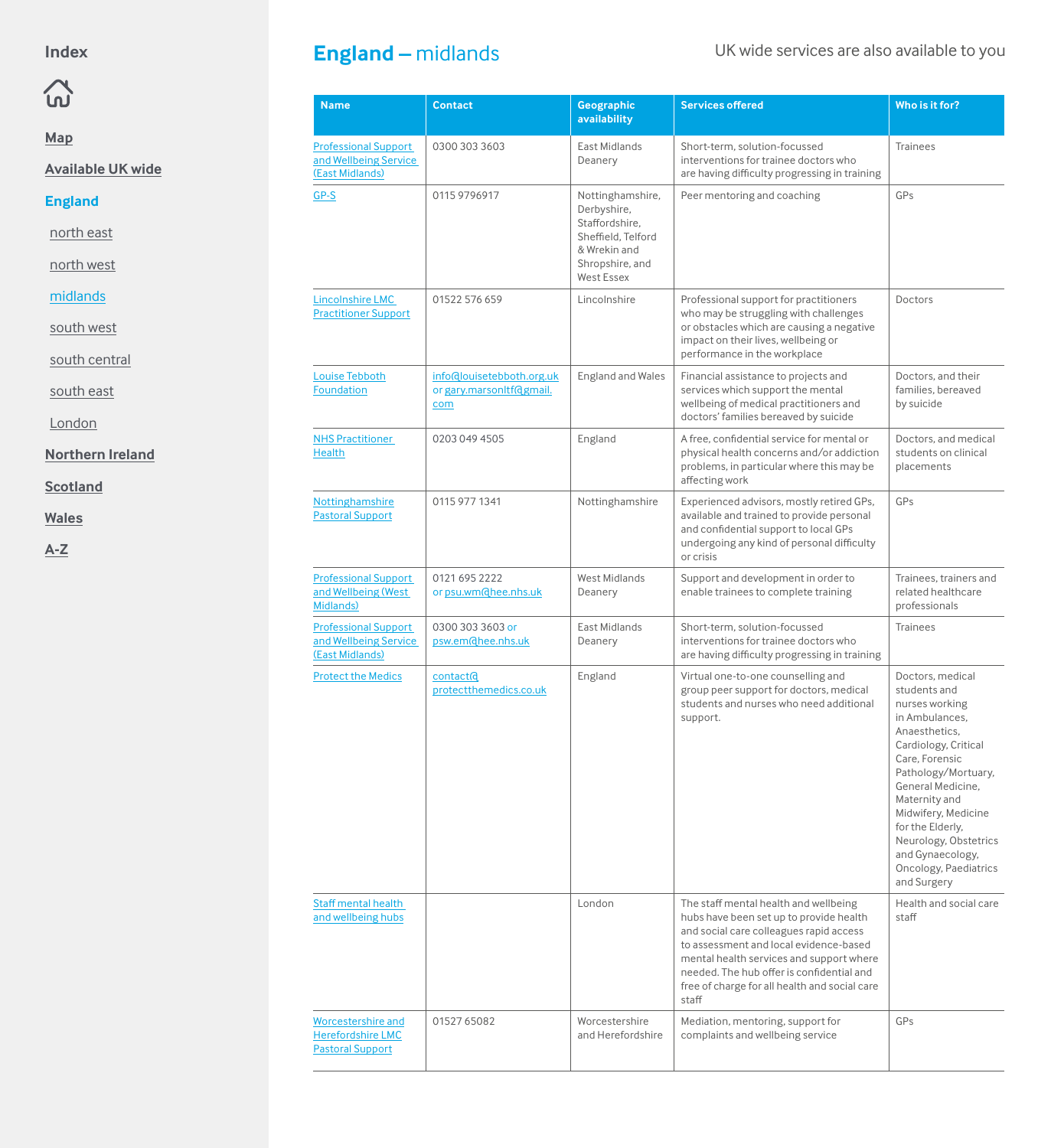# <span id="page-6-0"></span> $\Omega$

**[Map](#page-1-0)**

**[Available UK wide](#page-2-0)**

**England**

[north east](#page-3-0)

[north west](#page-4-0)

[midlands](#page-5-0)

south west

[south central](#page-7-0)

[south east](#page-8-0)

[London](#page-9-0)

**[Northern Ireland](#page-10-0)**

**[Scotland](#page-11-0)**

**[Wales](#page-12-0)**

**[A-Z](#page-13-0)**

### England – south west UK wide services are also available to you

| <b>Name</b>                                                                              | <b>Contact</b>                                                   | Geographic<br>availability                                 | <b>Services offered</b>                                                                                                                                                                                                                                                                            | Who is it for?                                                                                                                                                                                                                                                                                                               |
|------------------------------------------------------------------------------------------|------------------------------------------------------------------|------------------------------------------------------------|----------------------------------------------------------------------------------------------------------------------------------------------------------------------------------------------------------------------------------------------------------------------------------------------------|------------------------------------------------------------------------------------------------------------------------------------------------------------------------------------------------------------------------------------------------------------------------------------------------------------------------------|
| <b>Avon LMC COPE</b><br><b>Scheme</b>                                                    | 0117 970 2755                                                    | Bristol, North<br>Somerset<br>and South<br>Gloucestershire | Direct access to psychologists, counsellors,<br>psychiatirsts and professional coaching                                                                                                                                                                                                            | Avon LMC members                                                                                                                                                                                                                                                                                                             |
| <b>Avon LMC GP Safe</b><br>House                                                         | 0117 970 2755                                                    | Bristol, North<br>Somerset<br>and South<br>Gloucestershire | Online support system for professional<br>challenges, where GPs can access support,<br>advice and guidance at a range of levels.<br>This is a virtual safe house with 5 'rooms'<br>where information and support can be<br>found                                                                   | Avon LMC members                                                                                                                                                                                                                                                                                                             |
| <b>Avon LMC Pastoral</b><br>Support                                                      | 0117 970 2755                                                    | Bristol, North<br>Somerset<br>and South<br>Gloucestershire | Pastoral support                                                                                                                                                                                                                                                                                   | Avon LMC members                                                                                                                                                                                                                                                                                                             |
| <b>Devon LMC Support</b><br>Hub                                                          | 01392 834 020<br>(ask to speak to Hannah<br>Baxter or Bob Fancy) | Devon LMC                                                  | Broad range of support and guidance<br>to GPs and practice managers who are<br>encountering challenges in their work or<br>personal lives. Provided by Professional<br>Support Officers who are GPs and lay<br>professionals                                                                       | GPs and practice<br>managers                                                                                                                                                                                                                                                                                                 |
| <b>Gloucestershire LMC</b><br>Support                                                    | 01452 310706                                                     | Gloucestershire<br><b>LMC</b>                              | Coaching, advice, mediation and support at<br>hearings                                                                                                                                                                                                                                             | GPs                                                                                                                                                                                                                                                                                                                          |
| Gloucestershire<br>Safehouse                                                             | n/a                                                              | Gloucestershire<br>LMC                                     | GP Safe House (GPSH) is a virtual safe<br>house providing a refuge and support for<br>practitioners experiencing professional<br>challenges. Five virtual rooms which offer<br>support, information and resources                                                                                  | GPs                                                                                                                                                                                                                                                                                                                          |
| <b>IMG Network</b>                                                                       | imgsouthwest@gmail.com                                           | South West<br>England                                      | Group support, webinars and networking for<br>international medical graduates (IMGs) in<br>the Severn and Peninsula deaneries.                                                                                                                                                                     | GPs                                                                                                                                                                                                                                                                                                                          |
| <b>Kernow LMC Pastoral</b><br><b>Support Service</b>                                     | pastoralsupport <sub>f</sub><br>kernowlmc.co.uk<br>07789 775909  | Cornwall                                                   | Advice and support for a wide range of<br>professional and personal issues that may<br>affect GPs at any stage of their career.<br>These might include "stress", intra-<br>practice conflict, complaints, performance<br>concerns, feeling burnt out, unhappiness at<br>work and work-life balance | <b>GPs in Cornwall</b>                                                                                                                                                                                                                                                                                                       |
| Louise Tebboth<br>Foundation                                                             | info@louisetebboth.org.uk<br>or gary.marsonltf@gmail.<br>com     | England and<br>Wales                                       | Financial assistance to projects and services<br>which support the mental wellbeing of<br>medical practitioners and doctors' families<br>bereaved by suicide                                                                                                                                       | Doctors, and their<br>families, bereaved by<br>suicide                                                                                                                                                                                                                                                                       |
| <b>NHS Practitioner</b><br><b>Health</b>                                                 | 0203 049 4505                                                    | England                                                    | A free, confidential service for mental or<br>physical health concerns and/or addiction<br>problems, in particular where this may be<br>affecting work                                                                                                                                             | Doctors, and medical<br>students on clinical<br>placements                                                                                                                                                                                                                                                                   |
| <b>Peninsula Deanery</b><br><b>Professional Support</b><br>and Wellbeing (South<br>West) | PSW.SW@hee.nhs.uk                                                | Peninsula<br>Deanery (South<br>West England)               | Support for postgraduate examination,<br>training progression, career guidance or<br>health issues                                                                                                                                                                                                 | <b>Trainees</b>                                                                                                                                                                                                                                                                                                              |
| <b>Protect the Medics</b>                                                                | contact@protectthemedics.<br>co.uk                               | England                                                    | Virtual one-to-one counselling and group<br>peer support for doctors, medical students<br>and nurses who need additional support.                                                                                                                                                                  | Doctors, medical<br>students and<br>nurses working<br>in Ambulances.<br>Anaesthetics.<br>Cardiology, Critical<br>Care, Forensic<br>Pathology/Mortuary,<br>General Medicine,<br>Maternity and<br>Midwifery, Medicine<br>for the Elderly,<br>Neurology, Obstetrics<br>and Gynaecology,<br>Oncology, Paediatrics<br>and Surgery |

| <b>Severn Deanery</b><br><b>Professional Support</b><br>and Wellbeing (South)<br>West) | PSW.SW@hee.nhs.uk     | Severn Deanery                                                         | Promotes trainee wellbeing and personal<br>development. Support and assistance<br>in tackling obstacles or key transitions,<br>whether they be professional or personal                                                                                                                                                  | Doctors and medical<br>students |
|----------------------------------------------------------------------------------------|-----------------------|------------------------------------------------------------------------|--------------------------------------------------------------------------------------------------------------------------------------------------------------------------------------------------------------------------------------------------------------------------------------------------------------------------|---------------------------------|
| Somerset LMC<br><b>Pastoral Support</b><br><b>Network</b>                              | 01823 331 428         | Somerset                                                               | Confidential support and guidance to all GPs<br>in Somerset                                                                                                                                                                                                                                                              | GPs                             |
| <b>Somerset Safe House</b>                                                             | n/a                   | Somerset                                                               | Virtual safe house providing a refuge and<br>support for practitioners experiencing<br>professional challenges                                                                                                                                                                                                           | GPs                             |
| Staff mental health<br>and wellbeing hubs                                              |                       | London                                                                 | The staff mental health and wellbeing<br>hubs have been set up to provide health<br>and social care colleagues rapid access<br>to assessment and local evidence-based<br>mental health services and support where<br>needed. The hub offer is confidential and<br>free of charge for all health and social care<br>staff | Health and social<br>care staff |
| <b>Well And Resilient</b><br>Doctors (WARD)                                            | admin@welldoctors.org | Peninsula<br>Deanery and<br>Severn Deanery<br>(South West)<br>England) | Peer support group and education to<br>improve wellbeing, for foundation doctors                                                                                                                                                                                                                                         | Foundation doctors              |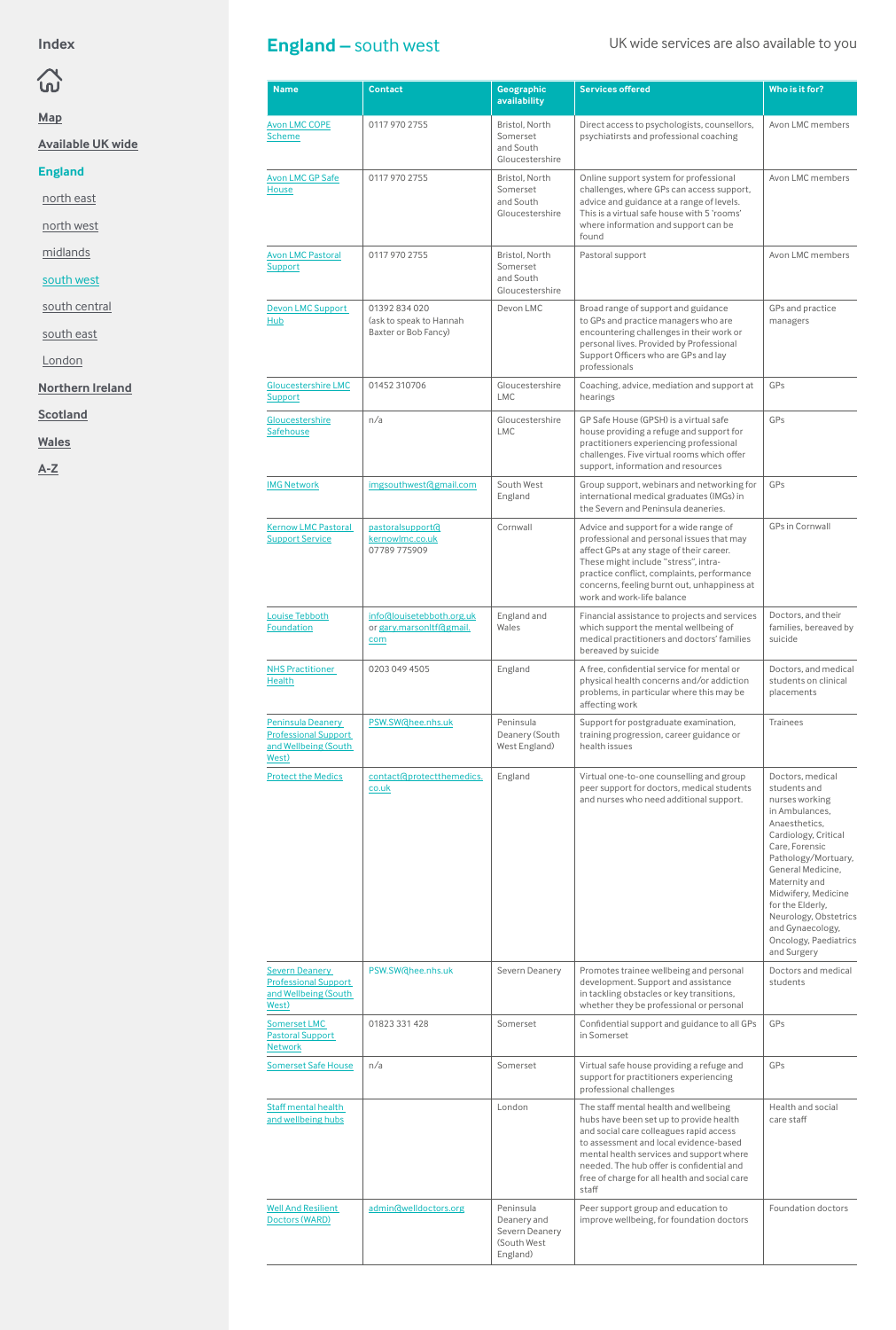## <span id="page-7-0"></span> $\Omega$

**[Map](#page-1-0)**

#### **[Available UK wide](#page-2-0)**

#### **England**

[north east](#page-3-0)

[north west](#page-4-0)

[midlands](#page-5-0)

[south west](#page-6-0)

south central

[south east](#page-8-0)

[London](#page-9-0)

**[Northern Ireland](#page-10-0)**

**[Scotland](#page-11-0)**

**[Wales](#page-12-0)**

**[A-Z](#page-13-0)**

### **England – south central** UK wide services are also available to you

| <b>Name</b>                                                                                                       | <b>Contact</b>                                               | Geographic<br>availability                       | <b>Services offered</b>                                                                                                                                                                                                                                                                                                  | Who is it for?                                                                                                                                                                                                                                                                                                               |
|-------------------------------------------------------------------------------------------------------------------|--------------------------------------------------------------|--------------------------------------------------|--------------------------------------------------------------------------------------------------------------------------------------------------------------------------------------------------------------------------------------------------------------------------------------------------------------------------|------------------------------------------------------------------------------------------------------------------------------------------------------------------------------------------------------------------------------------------------------------------------------------------------------------------------------|
| <b>Bedfordshire and</b><br><b>Hertfordshire LMC</b><br>Pastoral Care and<br><b>Mentoring Service</b>              | 01438 880 010                                                | Bedfordshire and<br>Hertfordshire                | Pastoral care and support                                                                                                                                                                                                                                                                                                | GPs                                                                                                                                                                                                                                                                                                                          |
| Berkshire,<br><b>Buckinghamshire and</b><br><b>Oxfordshire LMCs</b>                                               | 01628 475 727                                                | Berkshire.<br>Buckinghamshire<br>and Oxfordshire | Confidential support for individuals or GP<br>partnerships                                                                                                                                                                                                                                                               | GPs                                                                                                                                                                                                                                                                                                                          |
| <b>Kent, Surrey and</b><br>Sussex - Trainee<br>Support                                                            | n/a                                                          | Kent, Surrey and<br><b>Sussex</b>                | Information and advice support portal                                                                                                                                                                                                                                                                                    | <b>Trainees</b>                                                                                                                                                                                                                                                                                                              |
| <b>London and South</b><br><b>East PSU Coaching</b><br><b>Service</b>                                             | careersunit.lase@hee.nhs.<br><b>uk</b>                       | London/South<br>East                             | Coaching for trainees and learners in<br>challenging situations that could prevent<br>them from getting the most from their<br>careers                                                                                                                                                                                   | <b>Trainees</b>                                                                                                                                                                                                                                                                                                              |
| <b>London Professional</b><br><b>Support Unit</b>                                                                 | n/a                                                          | London, Kent,<br>Surrey and Sussex               | A free service primarily dedicated<br>to supporting the progression of<br>postgraduate training for healthcare<br>professionals. Includes 1:1 support and<br>virtual group support                                                                                                                                       | Healthcare<br>professionals within<br>London and Kent.<br>Surrey and Sussex                                                                                                                                                                                                                                                  |
| Louise Tebboth<br>Foundation                                                                                      | info@louisetebboth.org.uk<br>or gary.marsonltf@gmail.<br>com | England and Wales                                | Financial assistance to projects and<br>services which support the mental<br>wellbeing of medical practitioners and<br>doctors' families bereaved by suicide                                                                                                                                                             | Doctors, and their<br>families, bereaved by<br>suicide                                                                                                                                                                                                                                                                       |
| <b>NHS Practitioner</b><br>Health                                                                                 | 0203 049 4505                                                | England                                          | A free, confidential service for mental or<br>physical health concerns and/or addiction<br>problems, in particular where this may be<br>affecting work                                                                                                                                                                   | Doctors, and medical<br>students on clinical<br>placements                                                                                                                                                                                                                                                                   |
| <b>Pastoral Support</b><br>for Clinical Medical<br><b>Students, Oxford</b><br><b>University Medical</b><br>School | 01865 289 527                                                | Oxford                                           | Pastoral support                                                                                                                                                                                                                                                                                                         | Oxford clinical medical<br>students                                                                                                                                                                                                                                                                                          |
| <b>Protect the Medics</b>                                                                                         | contact <sub>(d</sub><br>protectthemedics.co.uk              | England                                          | Virtual one-to-one counselling and<br>group peer support for doctors, medical<br>students and nurses who need additional<br>support.                                                                                                                                                                                     | Doctors, medical<br>students and<br>nurses working<br>in Ambulances.<br>Anaesthetics.<br>Cardiology, Critical<br>Care, Forensic<br>Pathology/Mortuary,<br>General Medicine.<br>Maternity and<br>Midwifery, Medicine<br>for the Elderly,<br>Neurology, Obstetrics<br>and Gynaecology,<br>Oncology, Paediatrics<br>and Surgery |
| Staff mental health<br>and wellbeing hubs                                                                         |                                                              | London                                           | The staff mental health and wellbeing<br>hubs have been set up to provide health<br>and social care colleagues rapid access<br>to assessment and local evidence-based<br>mental health services and support where<br>needed. The hub offer is confidential and<br>free of charge for all health and social care<br>staff | Health and social care<br>staff                                                                                                                                                                                                                                                                                              |
| <b>Thames Valley</b><br><b>Professional Support</b><br>and Wellbeing                                              | 01865 932 088 or<br>PSW.tv@hee.nhs.uk                        | Oxford Deanery                                   | Personal coaching and mentoring,<br>workshops, and information designed<br>to support career choices and address<br>performance improvement needs                                                                                                                                                                        | Doctors                                                                                                                                                                                                                                                                                                                      |
| <b>Trainee Doctors &amp;</b><br><b>Dentists Support</b><br><b>Service</b>                                         | 0300 0303 300                                                | London/South<br>East                             | Interventions to support trainees. Online<br>CBT support tools; Drop in peer support/<br>reflective practice group; Access to<br>psychoeducational groups                                                                                                                                                                | Trainees on<br>programmes managed<br>by HEE Local Offices                                                                                                                                                                                                                                                                    |
| <b>Wessex Professional</b><br>Support and<br><b>Wellbeing Unit</b>                                                | 01962 690309                                                 | <b>Wessex Deanery</b>                            | Focused support for their well-being and<br>development for trainees who finds that<br>they are struggling (for whatever reason)                                                                                                                                                                                         | <b>Trainees</b>                                                                                                                                                                                                                                                                                                              |
| <b>Wessex GP Support</b><br>and Development<br><b>Scheme</b>                                                      | 023 8025 3874                                                | Eastleigh                                        | One to one support for GPs and Practice<br>Managers. Coaching, mentoring,<br>counselling and more                                                                                                                                                                                                                        | GPs and practices                                                                                                                                                                                                                                                                                                            |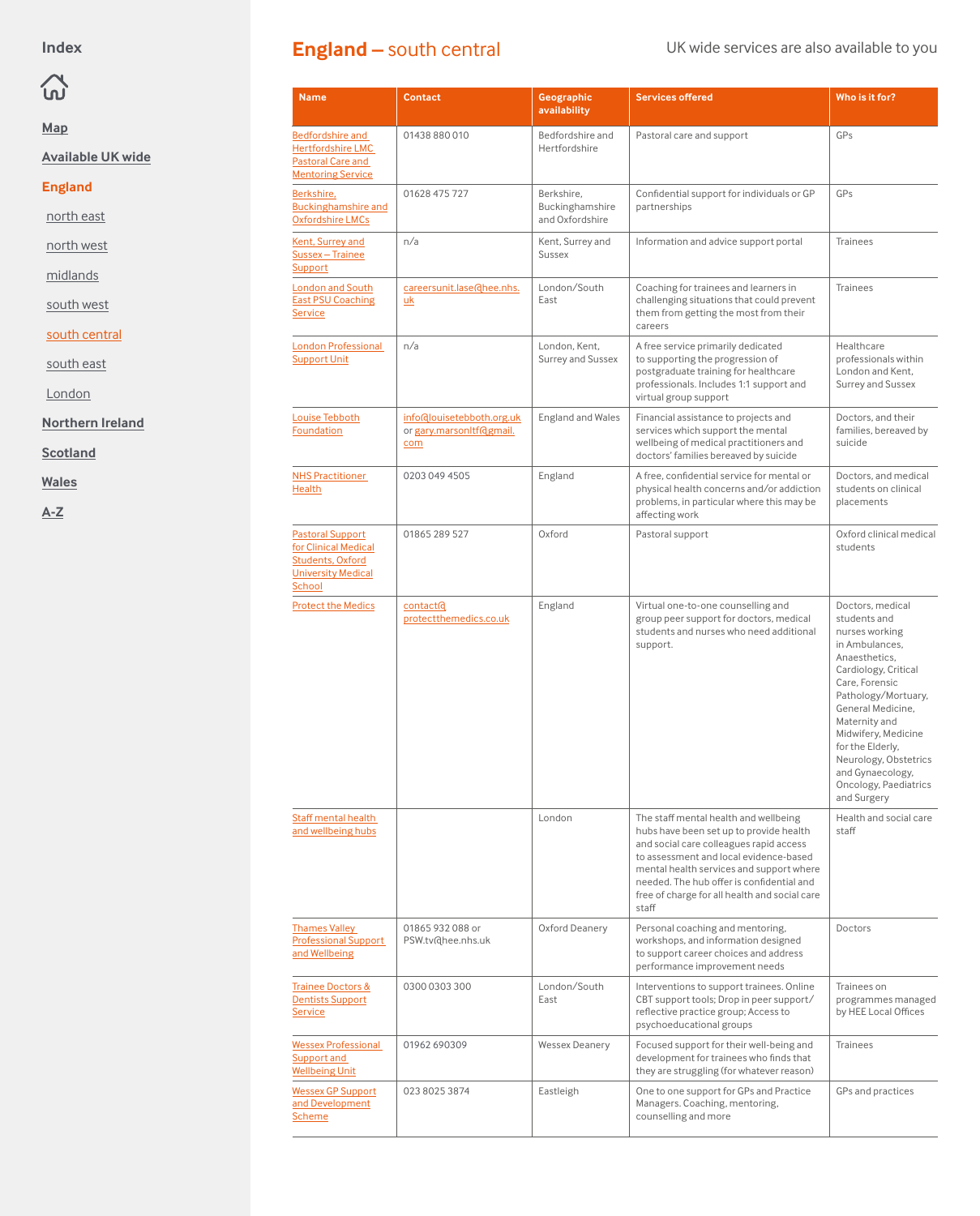# <span id="page-8-0"></span> $\widehat{\omega}$

**[Map](#page-1-0)**

**[Available UK wide](#page-2-0)**

#### **England**

[north east](#page-3-0)

[north west](#page-4-0)

[midlands](#page-5-0)

[south west](#page-6-0)

[south central](#page-7-0)

#### south east

[London](#page-9-0)

**[Northern Ireland](#page-10-0)**

**[Scotland](#page-11-0)**

**[Wales](#page-12-0)**

**[A-Z](#page-13-0)**

### England – south east UK wide services are also available to you

| <b>Name</b>                                                                                                   | <b>Contact</b>                                               | Geographic<br>availability                                                                                               | <b>Services offered</b>                                                                                                                                                                                                                                                                                                  | Who is it for?                                                                                                                                                                                                                                                                                                                      |
|---------------------------------------------------------------------------------------------------------------|--------------------------------------------------------------|--------------------------------------------------------------------------------------------------------------------------|--------------------------------------------------------------------------------------------------------------------------------------------------------------------------------------------------------------------------------------------------------------------------------------------------------------------------|-------------------------------------------------------------------------------------------------------------------------------------------------------------------------------------------------------------------------------------------------------------------------------------------------------------------------------------|
| Bedfordshire and<br><b>Hertfordshire LMC</b><br><b>Pastoral Care and</b><br><b>Mentoring Service</b>          | 01438 880 010                                                | Bedfordshire and<br>Hertfordshire                                                                                        | Pastoral care and support                                                                                                                                                                                                                                                                                                | GPs                                                                                                                                                                                                                                                                                                                                 |
| Berkshire,<br><b>Buckinghamshire and</b><br><b>Oxfordshire LMCs</b>                                           | 01628 475 727                                                | Berkshire.<br>Buckinghamshire<br>and Oxfordshire                                                                         | Confidential support for individuals or GP<br>partnerships                                                                                                                                                                                                                                                               | GPs                                                                                                                                                                                                                                                                                                                                 |
| <b>Clinical Student</b><br><b>Mental Health</b><br>Service-University of<br>Cambridge                         | 01223 216167                                                 | Cambridge<br>University                                                                                                  | Psychology and Psychiatry service for<br>clinical medical students at Cambridge<br>Univeristy                                                                                                                                                                                                                            | Cambridge University<br>clinical medical<br>students                                                                                                                                                                                                                                                                                |
| Cambridgeshire and<br>Peterborough Staff<br><b>Mental Health Service</b>                                      | 01223 465220                                                 | Cambridge                                                                                                                | Specialist mental health service for<br>NHS staff, providing rapid assessment,<br>diagnosis and treatment for moderate<br>to severe mental health conditions with<br>specialist occupational support                                                                                                                     | NHS staff working for<br>North West Anglia<br>NHS Foundation Trust,<br>Cambridge University<br><b>Hospitals Foundation</b><br>Trust, Royal Papworth<br><b>Hospital NHS</b><br>Foundation Trust.<br>Cambridgeshire<br><b>Community Services</b><br>NHS Trust or<br>Cambridgeshire and<br>Peterborough NHS<br><b>Foundation Trust</b> |
| <b>East of England</b><br><b>Professional Support</b><br>and Well-being<br>Service-Support<br><b>Services</b> | 01223 597 736<br>or 01223 596 953                            | East of England                                                                                                          | Access to confidential support measures<br>through external providers, including<br>psychological support                                                                                                                                                                                                                | <b>Trainees</b>                                                                                                                                                                                                                                                                                                                     |
| $GP-S$                                                                                                        | 0115 9796917                                                 | Nottinghamshire,<br>Derbyshire,<br>Staffordshire,<br>Sheffield, Telford<br>& Wrekin and<br>Shropshire, and<br>West Essex | Peer mentoring and coaching                                                                                                                                                                                                                                                                                              | GPs                                                                                                                                                                                                                                                                                                                                 |
| <b>GP Support Hub</b>                                                                                         | 01473 350 820                                                | Suffolk/NE Essex                                                                                                         | Confidential information, advice, support<br>on careers, personal development and<br>well-being for GPs in the Suffolk and North<br>East Essex area                                                                                                                                                                      | GPs                                                                                                                                                                                                                                                                                                                                 |
| Kent, Surrey and<br>Sussex - Trainee<br>Support                                                               | n/a                                                          | Kent, Surrey and<br><b>Sussex</b>                                                                                        | Information and advice support portal                                                                                                                                                                                                                                                                                    | <b>Trainees</b>                                                                                                                                                                                                                                                                                                                     |
| <b>London and South</b><br><b>East PSU Coaching</b><br><b>Service</b>                                         | careersunit.lase@hee.nhs.<br>uk                              | London/South<br>East                                                                                                     | Coaching for trainees and learners in<br>challenging situations that could prevent<br>them from getting the most from their<br>careers                                                                                                                                                                                   | <b>Trainees</b>                                                                                                                                                                                                                                                                                                                     |
| <b>London Professional</b><br><b>Support Unit</b>                                                             | n/a                                                          | London, Kent,<br>Surrey and Sussex                                                                                       | A free service primarily dedicated<br>to supporting the progression of<br>postgraduate training for healthcare<br>professionals. Includes 1:1 support and<br>virtual group support                                                                                                                                       | Healthcare<br>professionals within<br>London and Kent,<br>Surrey and Sussex                                                                                                                                                                                                                                                         |
| Louise Tebboth<br>Foundation                                                                                  | info@louisetebboth.org.uk<br>or gary.marsonltf@gmail.<br>com | England and Wales                                                                                                        | Financial assistance to projects and<br>services which support the mental<br>wellbeing of medical practitioners and<br>doctors' families bereaved by suicide                                                                                                                                                             | Doctors, and their<br>families, bereaved by<br>suicide                                                                                                                                                                                                                                                                              |
| <b>NHS Practitioner</b><br>Health                                                                             | 0203 049 4505                                                | England                                                                                                                  | A free, confidential service for mental or<br>physical health concerns and/or addiction<br>problems, in particular where this may be<br>affecting work                                                                                                                                                                   | Doctors, and medical<br>students on clinical<br>placements                                                                                                                                                                                                                                                                          |
| OpenUp UEA student<br>support app                                                                             | 01438 880 010                                                | Bedfordshire and<br>Hertfordshire                                                                                        | Pastoral care and support                                                                                                                                                                                                                                                                                                | GPs                                                                                                                                                                                                                                                                                                                                 |
| <b>Protect the Medics</b>                                                                                     | contact <sub>(d</sub><br>protectthemedics.co.uk              | England                                                                                                                  | Virtual one-to-one counselling and group<br>peer support for doctors, medical students<br>and nurses who need additional support.                                                                                                                                                                                        | Doctors, medical<br>students and<br>nurses working<br>in Ambulances.<br>Anaesthetics.<br>Cardiology, Critical<br>Care, Forensic<br>Pathology/Mortuary,<br>General Medicine.<br>Maternity and<br>Midwifery, Medicine<br>for the Elderly,<br>Neurology, Obstetrics<br>and Gynaecology,<br>Oncology, Paediatrics<br>and Surgery        |
| Staff mental health<br>and wellbeing hubs                                                                     |                                                              | London                                                                                                                   | The staff mental health and wellbeing<br>hubs have been set up to provide health<br>and social care colleagues rapid access<br>to assessment and local evidence-based<br>mental health services and support where<br>needed. The hub offer is confidential and<br>free of charge for all health and social care<br>staff | Health and social care<br>staff                                                                                                                                                                                                                                                                                                     |
| <b>Trainee Doctors &amp;</b><br><b>Dentists Support</b><br><b>Service</b>                                     | 0300 0303 300                                                | London/South<br>East                                                                                                     | Interventions to support trainees. Online<br>CBT support tools; Drop in peer support/<br>reflective practice group; Access to<br>psychoeducational groups                                                                                                                                                                | Trainees on<br>programmes managed<br>by HEE Local Offices                                                                                                                                                                                                                                                                           |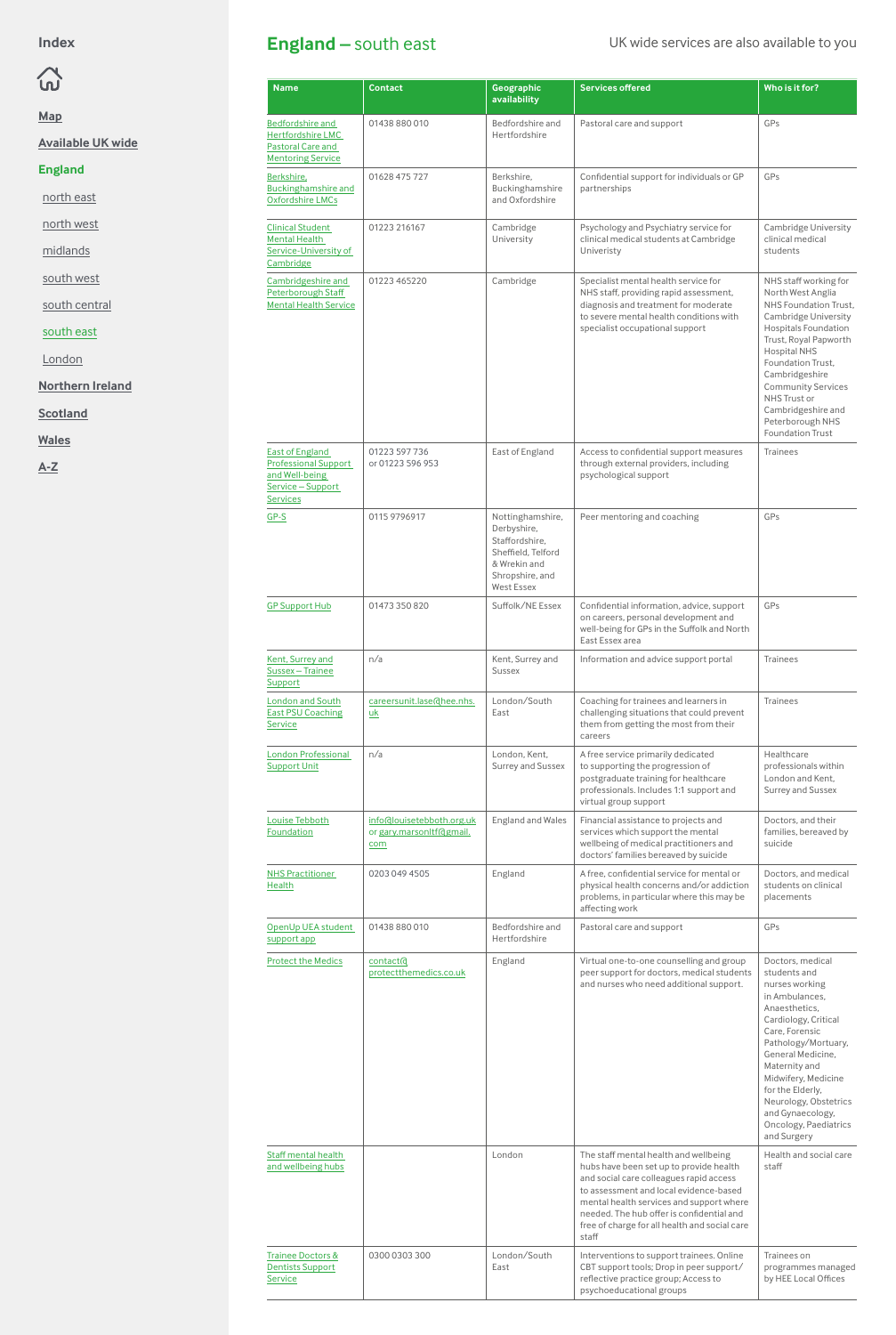## <span id="page-9-0"></span> $\Omega$

#### **[Map](#page-1-0)**

**[Available UK wide](#page-2-0)**

#### **England**

[north east](#page-3-0)

[north west](#page-4-0)

[midlands](#page-5-0)

[south west](#page-6-0)

[south central](#page-7-0)

[south east](#page-8-0)

London

**[Northern Ireland](#page-10-0)**

**[Scotland](#page-11-0)**

**[Wales](#page-12-0)**

| <b>Name</b>                                                                   | <b>Contact</b>                                               | Geographic<br>availability                   | <b>Services offered</b>                                                                                                                                                                                                                                                                                               | Who is it for?                                                                                                                                                                                                                                                                                                               |
|-------------------------------------------------------------------------------|--------------------------------------------------------------|----------------------------------------------|-----------------------------------------------------------------------------------------------------------------------------------------------------------------------------------------------------------------------------------------------------------------------------------------------------------------------|------------------------------------------------------------------------------------------------------------------------------------------------------------------------------------------------------------------------------------------------------------------------------------------------------------------------------|
| Kings College<br>Counselling and<br><b>Mental Health</b><br>Support           | 020 7848 1234                                                | London                                       | Counselling and support for medical students                                                                                                                                                                                                                                                                          | <b>KCL</b> medical students                                                                                                                                                                                                                                                                                                  |
| London and South<br><b>East PSU Coaching</b><br><b>Service</b>                | n/a                                                          | London/<br>South East                        | Coaching for trainees and learners in<br>challenging situations that could prevent them<br>from getting the most from their careers                                                                                                                                                                                   | <b>Trainees</b>                                                                                                                                                                                                                                                                                                              |
| <b>London Professional</b><br><b>Support Unit</b>                             | careersunit.lase@hee.nhs.<br>uk                              | London, Kent.<br>Surrey and<br><b>Sussex</b> | A free service primarily dedicated to supporting<br>the progression of postgraduate training for<br>healthcare professionals. Includes 1:1 support<br>and virtual group support                                                                                                                                       | Healthcare<br>professionals within<br>London and Kent,<br>Surrey and Sussex                                                                                                                                                                                                                                                  |
| Londonwide LMC GP<br>Support                                                  | 020 3818 6265                                                | London                                       | Tailored and intensive one-to-one advice and<br>support to any individual GP or practice in<br>difficulty                                                                                                                                                                                                             | GPs                                                                                                                                                                                                                                                                                                                          |
| Louise Tebboth<br><b>Foundation</b>                                           | info@louisetebboth.org.uk<br>or gary.marsonltf@gmail.<br>com | England and<br>Wales                         | Financial assistance to projects and services<br>which support the mental wellbeing of medical<br>practitioners and doctors' families bereaved by<br>suicide                                                                                                                                                          | Doctors, and their<br>families, bereaved<br>by suicide                                                                                                                                                                                                                                                                       |
| Medics4Medics                                                                 | uclm4m@gmail.com or<br>https://www.uclm4m.<br>co.uk/contact  | London                                       | A peer based mental health support<br>community. Peer discussions and events<br>around wellbeing and mental health in doctors<br>and medical students                                                                                                                                                                 | <b>University College</b><br>London medical<br>students                                                                                                                                                                                                                                                                      |
| <b>NHS Practitioner</b><br><b>Health</b>                                      | 0203 049 4505                                                | England                                      | A free, confidential service for mental or<br>physical health concerns and/or addiction<br>problems, in particular where this may be<br>affecting work                                                                                                                                                                | Doctors, and medical<br>students on clinical<br>placements                                                                                                                                                                                                                                                                   |
| <b>Protect the Medics</b>                                                     | contact <sub>(d</sub><br>protectthemedics.co.uk              | England                                      | Virtual one-to-one counselling and group peer<br>support for doctors, medical students and<br>nurses who need additional support.                                                                                                                                                                                     | Doctors, medical<br>students and<br>nurses working<br>in Ambulances.<br>Anaesthetics.<br>Cardiology, Critical<br>Care, Forensic<br>Pathology/Mortuary,<br>General Medicine,<br>Maternity and<br>Midwifery, Medicine<br>for the Elderly,<br>Neurology, Obstetrics<br>and Gynaecology,<br>Oncology, Paediatrics<br>and Surgery |
| <b>QMUL School</b><br>of Medicine and<br><b>Dentistry Pastoral</b><br>Support | 02078822126                                                  | London                                       | Network of pastoral and academic support,<br>specifically designed to assist our medical<br>students throughout their studies. Mentoring,<br>peer support, career support and benevolent<br>fund                                                                                                                      | Barts and the London,<br>Queen Mary University<br>of London medical<br>students                                                                                                                                                                                                                                              |
| Staff mental health<br>and wellbeing hubs                                     |                                                              | London                                       | The staff mental health and wellbeing hubs<br>have been set up to provide health and social<br>care colleagues rapid access to assessment and<br>local evidence-based mental health services<br>and support where needed. The hub offer is<br>confidential and free of charge for all health and<br>social care staff | Health and social care<br>staff                                                                                                                                                                                                                                                                                              |
| Trainee Doctors &<br><b>Dentists Support</b><br>Service                       | 020 3049 4505                                                | London/<br>South East                        | Interventions to support trainees. Online CBT<br>support tools; Drop in peer support/reflective<br>practice group; Access to psychoeducational<br>groups                                                                                                                                                              | Trainees on<br>programmes managed<br>by HEE Local Offices                                                                                                                                                                                                                                                                    |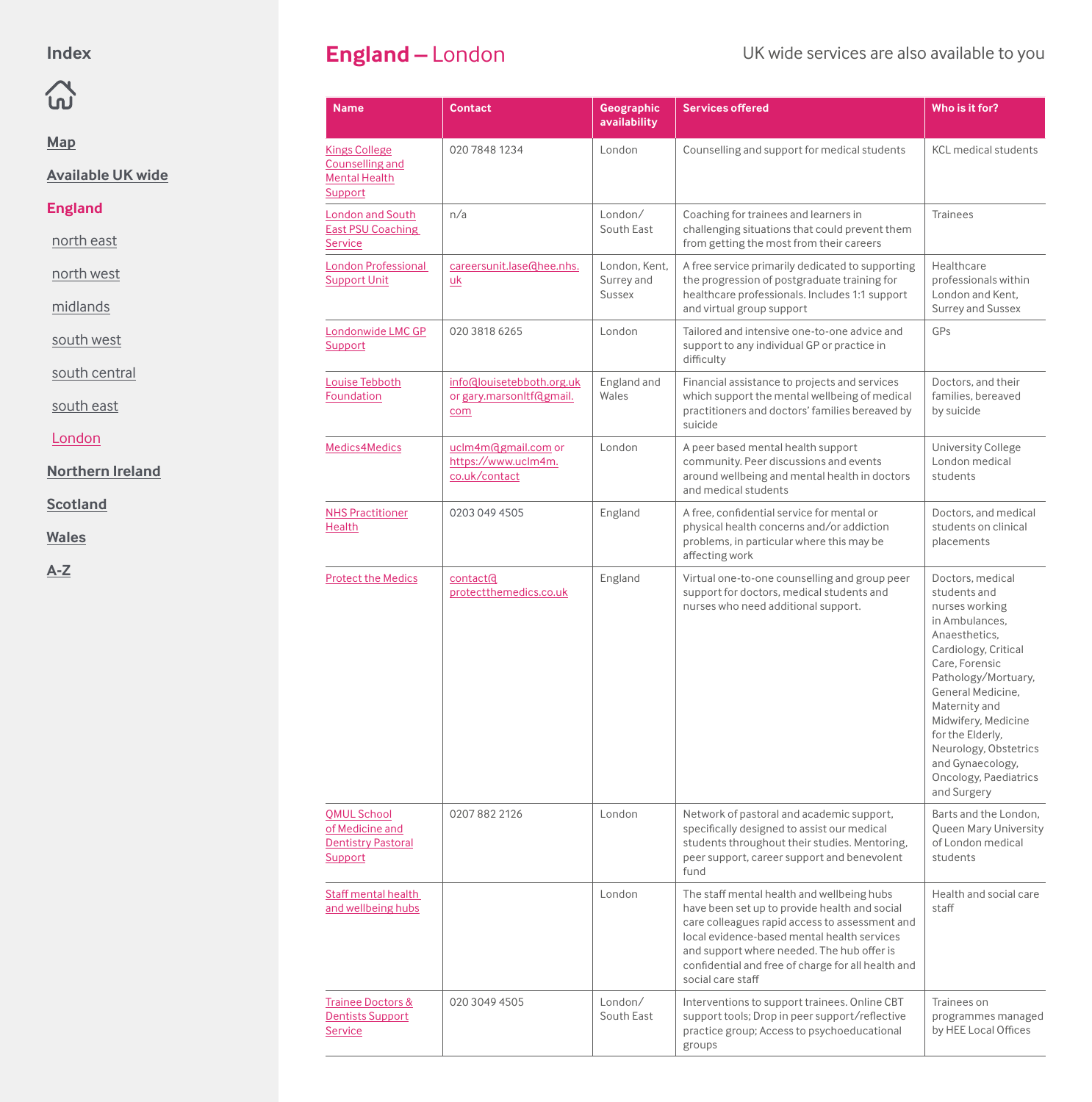### <span id="page-10-0"></span> $\Omega$

**[Map](#page-1-0)**

**[Available UK wide](#page-2-0)**

**England**

[north east](#page-3-0)

[north west](#page-4-0)

[midlands](#page-5-0)

[south west](#page-6-0)

[south central](#page-7-0)

[south east](#page-8-0)

[London](#page-9-0)

#### **Northern Ireland**

**[Scotland](#page-11-0)**

**[Wales](#page-12-0)**

**[A-Z](#page-13-0)**

### **Northern Ireland** UK wide services are also available to you

| <b>Name</b>                                     | <b>Contact</b> | Geographic<br>availability | <b>Services offered</b>                                                                                                                                            | Who is it for?                                           |
|-------------------------------------------------|----------------|----------------------------|--------------------------------------------------------------------------------------------------------------------------------------------------------------------|----------------------------------------------------------|
| <b>HSCNI</b> staff health<br>and wellbeing      | 0808 800 0002  | <b>Belfast</b>             | Psychological helplines and other resources to<br>help support the wellbeing of health and social<br>care workers in Northern Ireland.                             | Health and social care<br>workers in Northern<br>Ireland |
| Northern Ireland<br><b>Professional Support</b> | 028 9536 0224  | Northern<br>Ireland        | Supporting those with concerns or difficulties<br>during training and development opportunities.<br>Also help and guidance to trainers as they<br>support trainees | Trainees and trainers                                    |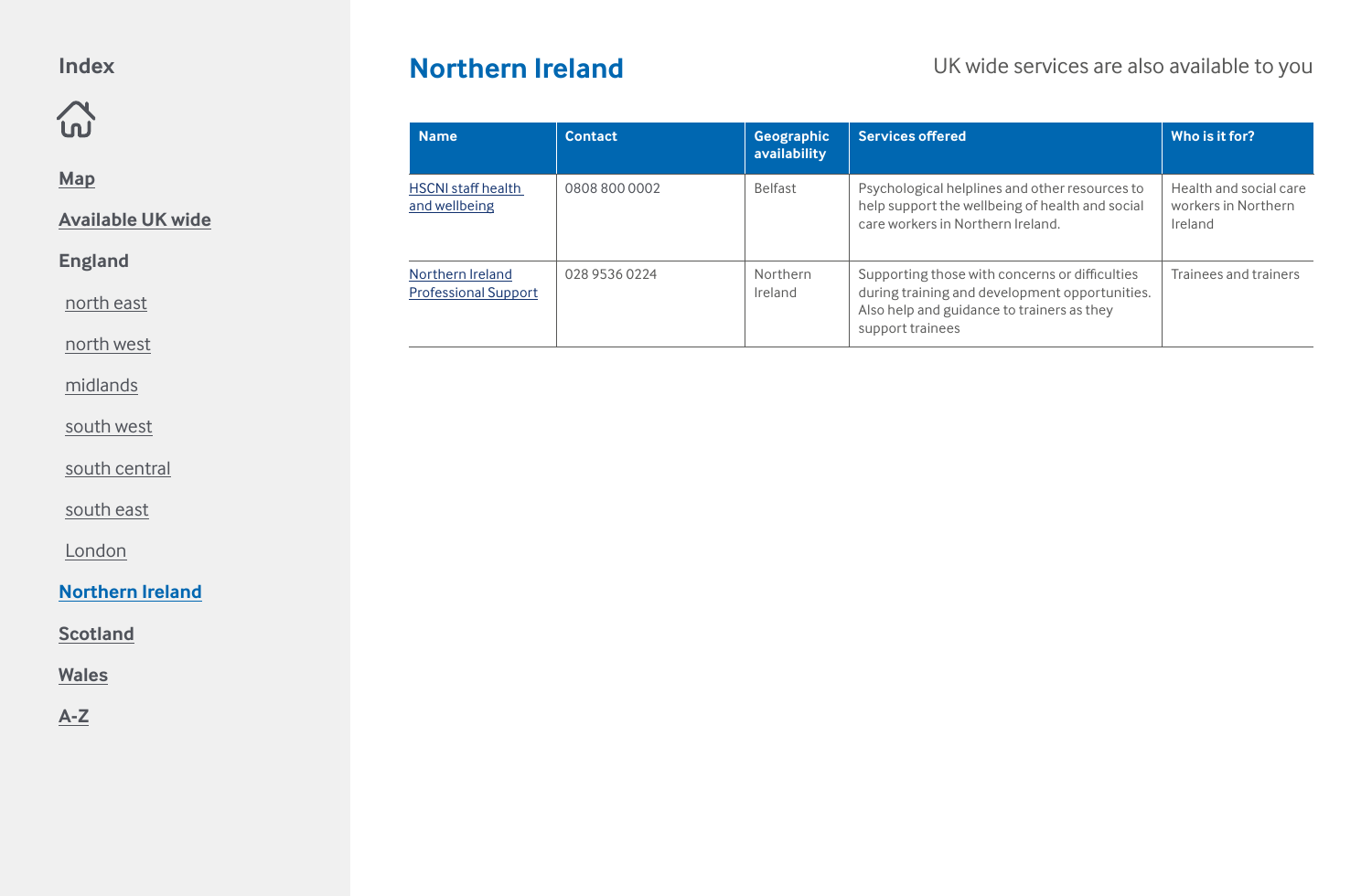<span id="page-11-0"></span>

#### **[Map](#page-1-0)**

**[Available UK wide](#page-2-0)**

#### **England**

[north east](#page-3-0)

[north west](#page-4-0)

[midlands](#page-5-0)

[south west](#page-6-0)

[south central](#page-7-0)

[south east](#page-8-0)

[London](#page-9-0)

#### **[Northern Ireland](#page-10-0)**

**Scotland**

**[Wales](#page-12-0)**

**[A-Z](#page-13-0)**

#### **Scotland** UK wide services are also available to you

| <b>Name</b>                                                                              | <b>Contact</b>                                                                                | Geographic<br>availability         | <b>Services offered</b>                                                                                                                                                                                                                                                                                                                                                                                                                                                                                    | Who is it<br>for?                                                                                                                                |
|------------------------------------------------------------------------------------------|-----------------------------------------------------------------------------------------------|------------------------------------|------------------------------------------------------------------------------------------------------------------------------------------------------------------------------------------------------------------------------------------------------------------------------------------------------------------------------------------------------------------------------------------------------------------------------------------------------------------------------------------------------------|--------------------------------------------------------------------------------------------------------------------------------------------------|
| <b>Glasgow LMC Support</b><br>and Pastoral Care                                          | 0141 332 8081                                                                                 | Glasgow LMC                        | Personal, one-to-one support for colleagues for<br>a host of reasons, ranging from difficulties faced<br>in the practice or incidents with colleagues to<br>personal issues at home                                                                                                                                                                                                                                                                                                                        | GPs                                                                                                                                              |
| <b>Highland LMC GP</b><br>Welfare                                                        | $07806921153 -$<br>Counselling service                                                        | Highland LMC                       | Counselling service and GPs for GPs peer<br>support                                                                                                                                                                                                                                                                                                                                                                                                                                                        | GPs                                                                                                                                              |
| <b>NHS Ayrshire &amp; Arran</b><br><b>Peer Support Service</b>                           | MedicalPeerSupport@aaapct.scot.<br>nhs.uk                                                     | Crosshouse<br>and Ayr<br>hospitals | The service provides peer support -<br>psychological first aid for colleagues who<br>are experiencing issues either work or home<br>related and provide confidential listening ear<br>from a peer. We also "reach out" to colleagues<br>when we are aware of any critical incidents that<br>occur within departments. We are currently<br>expanding and updating our role to involve<br>pastoral support for new consultant colleagues<br>as well as support for trainees and doctors<br>undergoing SAERS. | Consultants,<br>Specialty and<br>Associate<br>Specialist<br>doctors                                                                              |
| <b>NHS Forth Valley GP</b><br>mentoring scheme                                           | FV-UHB.gpmentoringfv@nhs.net                                                                  | <b>NHS Forth</b><br>Valley         | Peer support from another NHS Forth Valley GP                                                                                                                                                                                                                                                                                                                                                                                                                                                              | GPs who work<br>primarily in<br><b>NHS</b>                                                                                                       |
| <b>NHS Forth Valley</b><br><b>Medical Peer Support</b><br>Network - Listen to<br>Connect | Search "Medical Peer Support"<br>on FV Staff intranet for Peer<br>Supporters' contact details | <b>NHS Forth</b><br>Valley         | The Forth Valley Medical Peer Support (MPS)<br>network is made up of a group of trained<br>doctors who understand the challenges of<br>being a senior clinician in secondary care. We<br>are available to listen to and talk with colleagues<br>seeking confidential informal social support.                                                                                                                                                                                                              | Consultants,<br>Specialty and<br>Associate<br>Specialist<br>doctors                                                                              |
| <b>NHS Lothian Peer</b><br><b>Support Network</b>                                        | PeerSupport@nhslothian.scot.nhs.uk                                                            | Edinburgh                          | We know that healthcare workers prefer<br>to receive support from their peers after a<br>stressful or adverse event at work, or indeed if<br>their personal stressors are impacting on their<br>work life. The aim of the peer support program<br>is to offer early psychological first aid and/or<br>emotional support to staff.                                                                                                                                                                          | All staff<br>working in<br>Emergency<br>department<br>and Acute<br><b>Medical Unit</b><br>at Royal<br>Infirmary of<br>Edinburgh,<br>NHS Lothian. |
| <b>Scotland Deanery</b><br><b>Professional Support</b><br>Unit                           | PSU@nes.scot.nhs.uk                                                                           | Scotland                           | As a trainee doctor or dentist, you may<br>experience difficulties which affect your work<br>and/or training. Whether you have health<br>problems, family difficulties, workplace<br>issues, doubts about career choice or lack of<br>examination success you should not think you<br>are alone. If you are experiencing any issues like<br>these, the Deanery can provide you with help,<br>guidance and support.                                                                                         | Trainees with<br>level 3 support<br>needs                                                                                                        |
| <b>Thriving in Medicine</b><br><b>Deanery Pages</b>                                      | 0131 656 3200                                                                                 | Scotland                           | Pastoral care, self help and support resources<br>for all trainees. Links on to professional support<br>unit and those with more difficult issues                                                                                                                                                                                                                                                                                                                                                          | Doctors                                                                                                                                          |
| <b>Workforce Specialist</b><br>Service (WSS)                                             | 0300 0303 300                                                                                 | Scotland                           | The WSS, delivered by NHS Practitioner Health,<br>is a confidential multidisciplinary mental health<br>service with expertise in treating regulated<br>health and social services professionals.                                                                                                                                                                                                                                                                                                           | Doctors<br>and other<br>regulated<br>health and<br>social services<br>professionals<br>in Scotland                                               |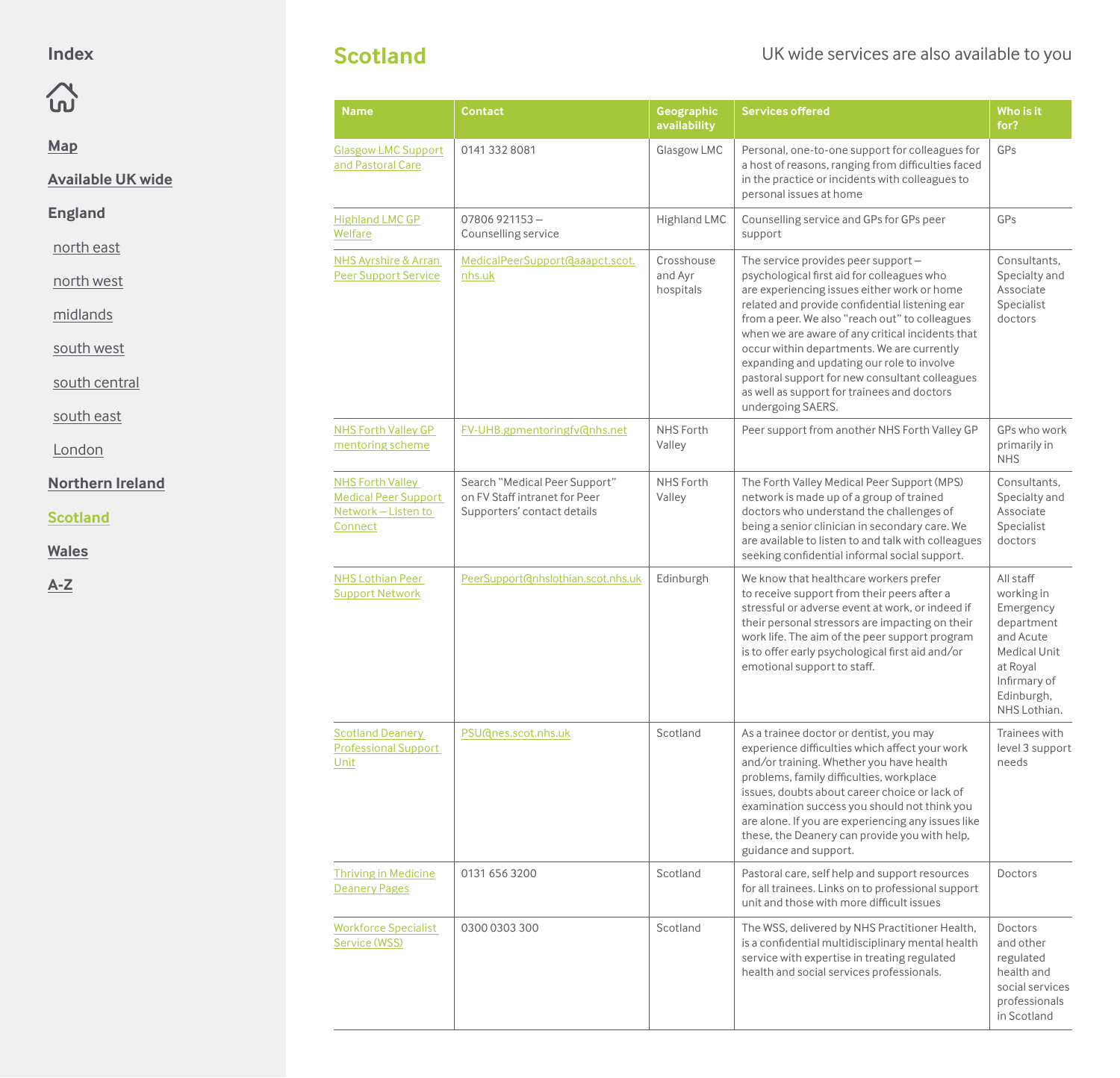<span id="page-12-0"></span> $\Omega$ 

**[Map](#page-1-0)**

**[Available UK wide](#page-2-0)**

**England**

[north east](#page-3-0)

[north west](#page-4-0)

[midlands](#page-5-0)

[south west](#page-6-0)

[south central](#page-7-0)

[south east](#page-8-0)

[London](#page-9-0)

**[Northern Ireland](#page-10-0)**

**[Scotland](#page-11-0)**

**Wales**

| <b>Name</b>                                      | <b>Contact</b>                                               | Geographic<br>availability | <b>Services offered</b>                                                                                                                                                                                                                                                                                                 | Who is it for?                                               |
|--------------------------------------------------|--------------------------------------------------------------|----------------------------|-------------------------------------------------------------------------------------------------------------------------------------------------------------------------------------------------------------------------------------------------------------------------------------------------------------------------|--------------------------------------------------------------|
| Canopi                                           | https://canopi.nhs.wales/<br>referral/                       | Wales                      | Canopi offers a free, confidential service that<br>provides NHS and social care staff in Wales<br>with access to various levels of mental health<br>support, including self-help, guided self-help,<br>peer support, virtual face-to-face therapies,<br>support for PTSD, and support for alcohol-<br>related concerns. | NHS and social care<br>staff in Wales                        |
| Louise Tebboth<br>Foundation                     | info@louisetebboth.org.uk<br>or gary.marsonltf@gmail.<br>com | England and<br>Wales       | Financial assistance to projects and services<br>which support the mental wellbeing of medical<br>practitioners and doctors' families bereaved by<br>suicide                                                                                                                                                            | Doctors, and their<br>families, bereaved by<br>suicide       |
| <b>Medic Support</b>                             |                                                              | Cardiff<br>University      | Support for medical students and doctors who<br>have been identified as having issues relating to<br>performance or health                                                                                                                                                                                              | <b>Cardiff University</b><br>medical students and<br>doctors |
| <b>Wales Professional</b><br><b>Support Unit</b> | 03300 584 211/212 /213                                       | Wales                      | Guidance and information to all parties involved<br>in postgraduate medical and dental training                                                                                                                                                                                                                         | Trainees                                                     |